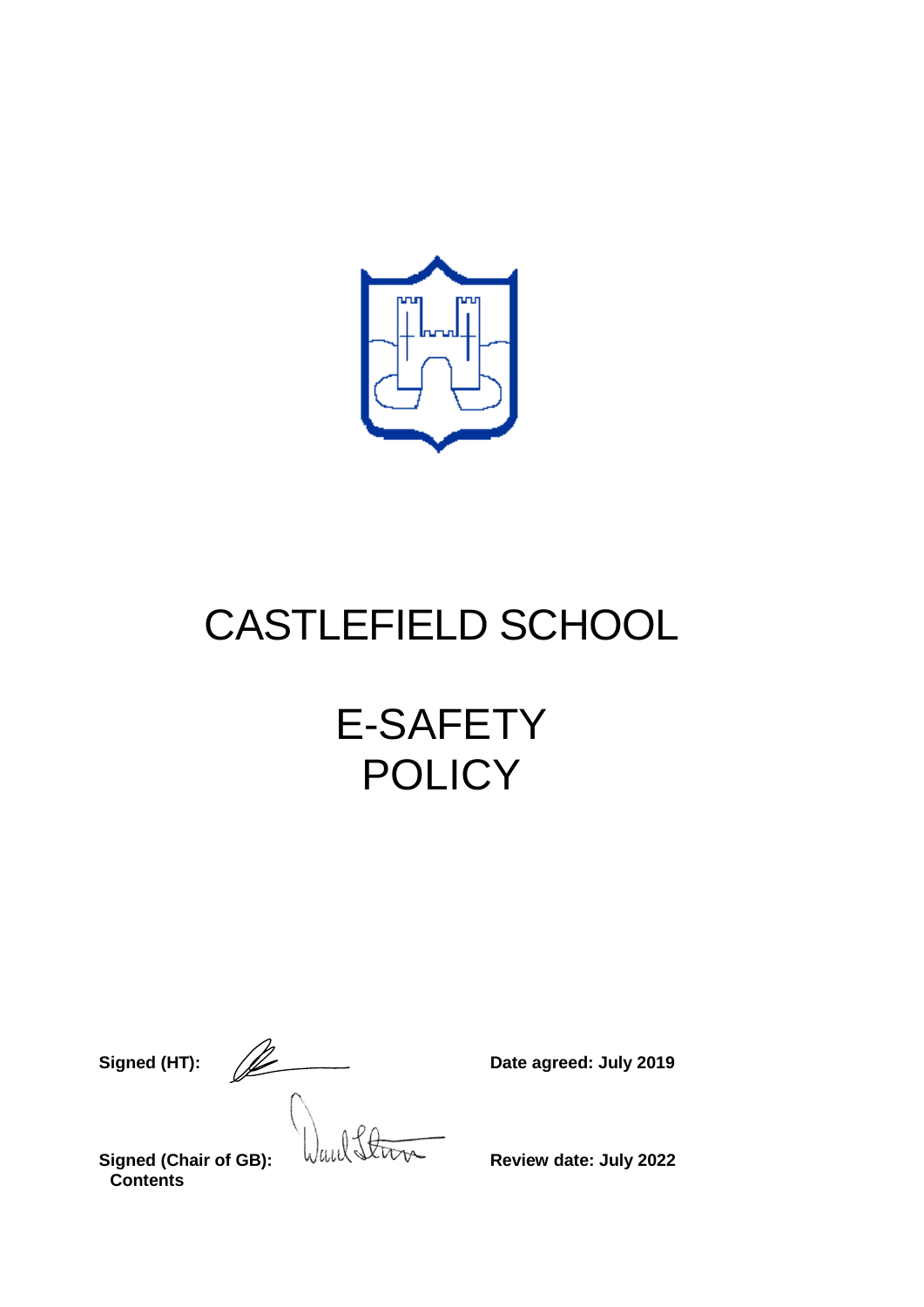- 1. Introduction and overview
- Rationale and Scope
- Roles and responsibilities
- How the policy will be communicated to staff/pupils/community
- Handling complaints
- Review and Monitoring
- 2. Education and Curriculum
- Pupil e-safety Curriculum
- Staff and governor training
- 3. Expected Conduct and Incident management
- 4. Managing the ICT infrastructure
- Internet access, security (virus protection) and filtering
- Network management (user access, backup, curriculum and admin)
- Passwords policy
- E-mail
- **•** School website
- Learning platform
- Social networking
- Video Conferencing

#### 5. Data security

- Management Information System access
- Data transfer
- 6. Equipment and Digital Content
- Personal mobile phones and devices
- Digital images and video
- Asset disposal

#### *Appendices:*

- A. Pupils' Internet Code of Conduct (Acceptable Use Agreement)
- B. Acceptable Use Agreement including photo/video permission (Parents)

#### **1. Introduction and Overview**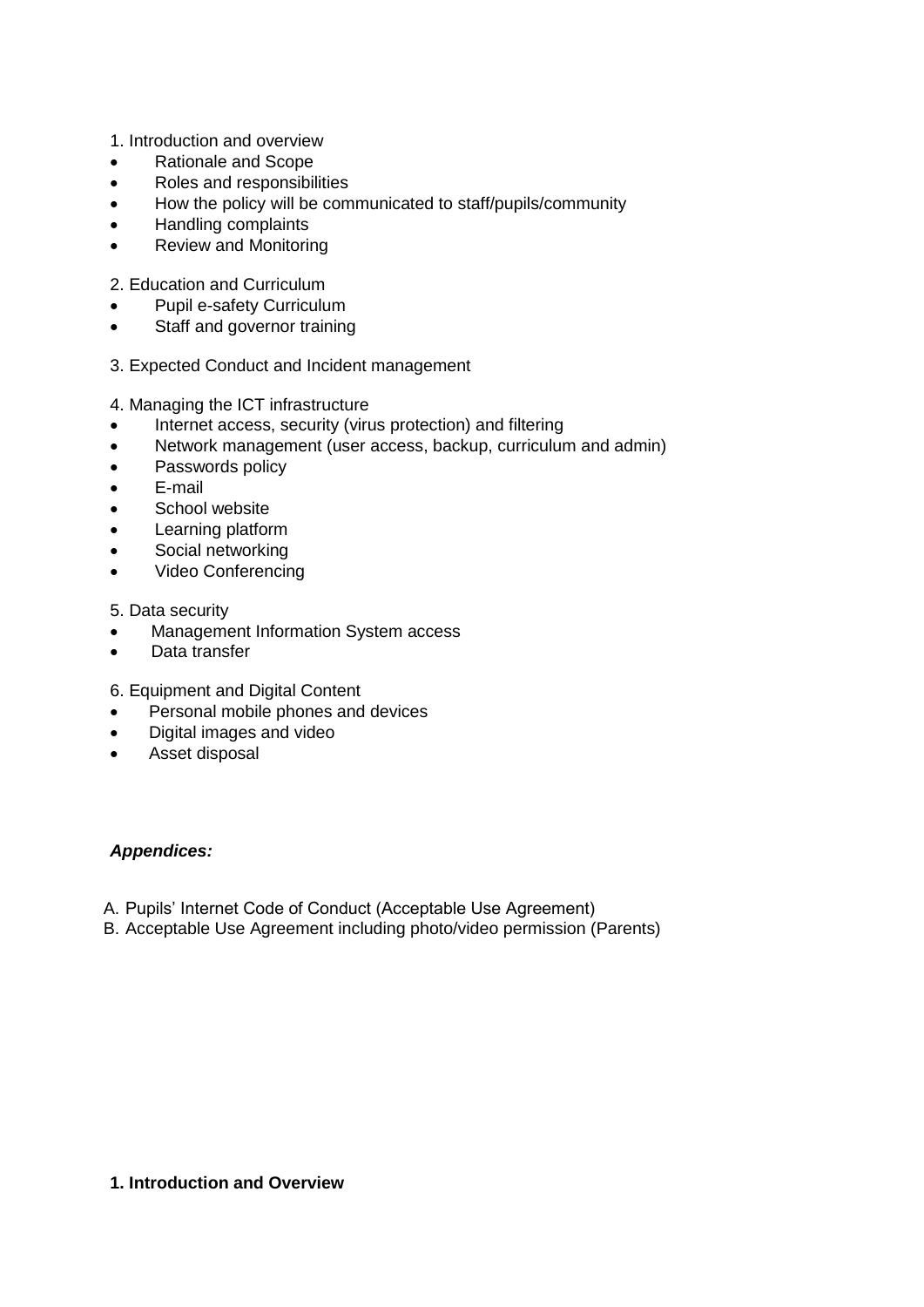#### **Rationale**

This policy takes into account the DfE statutory guidance 'Keeping Children Safe in Education' 2018, 'Early Years and Foundation Stage' 2017 and 'Working Together to Safeguard Children' 2018.

#### **The purpose of this policy is to:**

 Set out the key principles expected of all members of the school community at Castlefield School with respect to the use of ICT-based technologies.

- Safeguard and protect the children and staff of Castlefield School.
- Assist school staff working with children to work safely and responsibly with the internet and other communication technologies and to monitor their own standards and practice.
- Set clear expectations of behaviour and codes of practice relevant to the responsible use of the internet for educational, personal or recreational use.

 Ensure that all members of the school community are aware that unlawful or unsafe behaviour is unacceptable and that, where appropriate, disciplinary or legal action will be taken.

 Minimise the risk of misplaced or malicious allegations made against adults who work with pupils.

 Identify clear procedures to use when responding to online safety concerns and have clear structures to deal with online abuse such as cyberbullying which are cross referenced with other school policies.

#### **The main areas of risk for our school community can be summarised as follows:**

**Content:** being exposed to illegal, inappropriate or harmful material

- Exposure to inappropriate content, including online pornography, substance abuse
- Lifestyle websites, for example pro-anorexia/self-harm/suicide sites
- Hate sites and extremist material
- Content validation: how to check authenticity and accuracy of online content

**Contact:** being subjected to harmful online interaction with other users

- Grooming
- Cyber-bullying in all forms
- Identity theft and sharing passwords

**Conduct:** personal online behaviour that increases the likelihood of, or causes, harm

- Privacy issues, including disclosure of personal information
- Digital footprint and online reputation
- Health and well-being (amount of time spent online (internet or gaming))
- Copyright (little care or consideration for intellectual property and ownership such as music and film)

#### **Scope**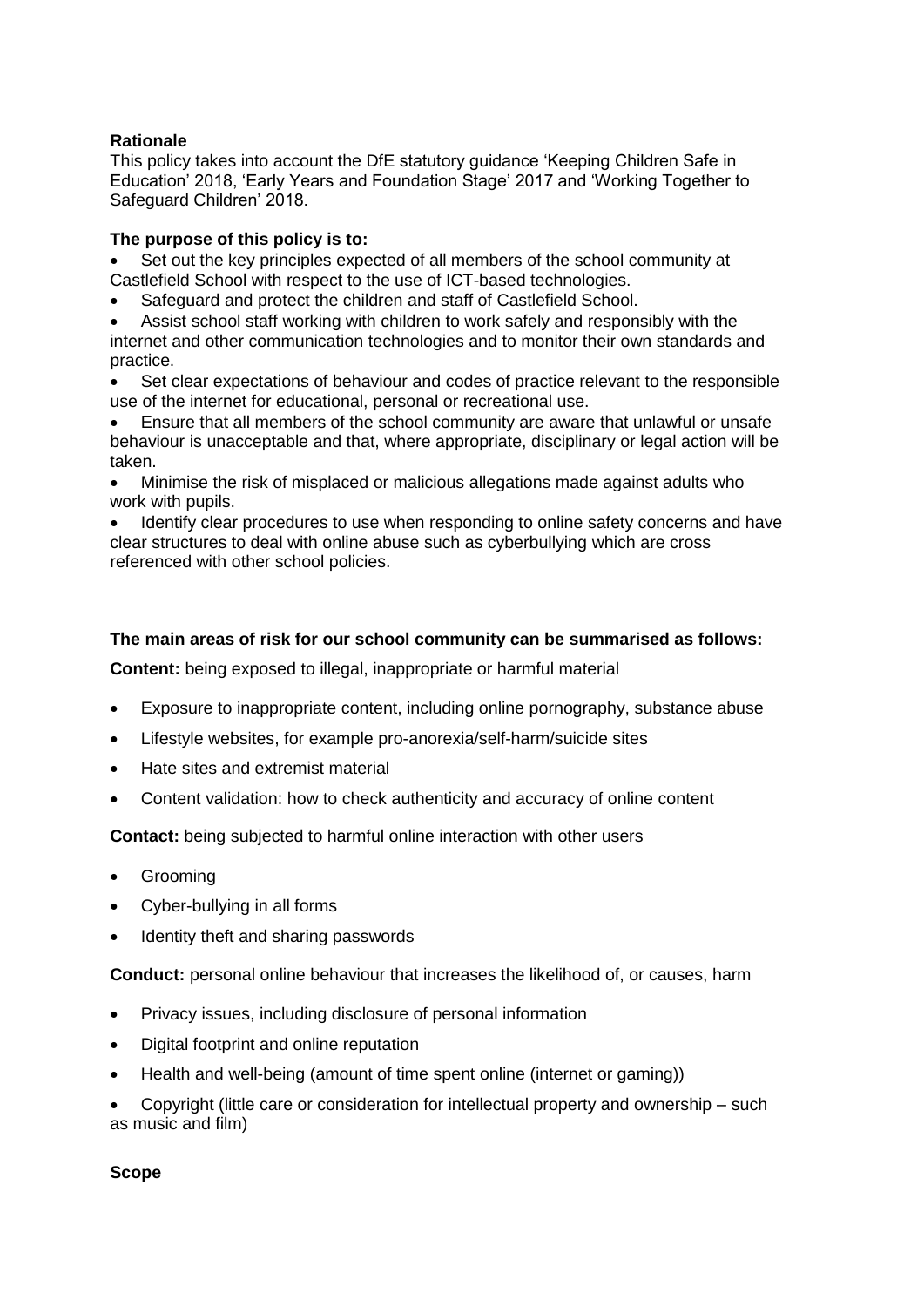This policy applies to all members of Castlefield School community (including staff, pupils, volunteers, parents / carers, visitors, community users) who have access to and are users of Castlefield School ICT systems, both in and out of school.

Castlefield School believes that online safety is an essential part of safeguarding and acknowledges its duty to ensure that all learners and staff are protected from potential harm online.

Castlefield School believes that learners should be empowered to build resilience and to develop strategies to manage and respond to risk online.

The Education and Inspections Act 2006 empowers headteachers to regulate the behaviour of pupils when they are off the school site and empowers members of staff to impose disciplinary penalties for inappropriate behaviour. This is pertinent to incidents of cyber-bullying, or other e-safety incidents covered by this policy, which may take place outside of the school, but is linked to membership of the school.

The school will deal with such incidents within this policy and associated behaviour and anti-bullying policies and will, where known, inform parents / carers of incidents of inappropriate e-safety behaviour that take place out of school.

| Role                                                                             | <b>Key Responsibilities</b>                                                                                                                                                                                                                                                                                                                                                                                                                                                                                                                                                                                                                                                                                                                                                                                                                                                                                                                                                              |  |  |
|----------------------------------------------------------------------------------|------------------------------------------------------------------------------------------------------------------------------------------------------------------------------------------------------------------------------------------------------------------------------------------------------------------------------------------------------------------------------------------------------------------------------------------------------------------------------------------------------------------------------------------------------------------------------------------------------------------------------------------------------------------------------------------------------------------------------------------------------------------------------------------------------------------------------------------------------------------------------------------------------------------------------------------------------------------------------------------|--|--|
| Headteacher                                                                      | • To take overall responsibility for e-safety provision<br>• To take overall responsibility for data and data security (SIRO)<br>• To ensure the school uses an approved, filtered Internet Service, which complies<br>with current statutory requirements<br>• To be responsible for ensuring that staff receive suitable training to carry out their<br>e-safety roles<br>• To be aware of procedures to be followed in the event of a serious e-safety<br>incident<br>• To ensure that there is a system in place to monitor and support staff who carry<br>out internal e-safety procedures (e.g. network manager)                                                                                                                                                                                                                                                                                                                                                                   |  |  |
|                                                                                  | • Educating Parents and raising awareness                                                                                                                                                                                                                                                                                                                                                                                                                                                                                                                                                                                                                                                                                                                                                                                                                                                                                                                                                |  |  |
| <b>Computing Lead</b><br>and<br>Designated<br><b>Child Protection</b><br>Officer | • Take day to day responsibility for e-safety issues and has a leading role in<br>reviewing the school e-safety policies / documents<br>• Promotes an awareness and commitment to e-safeguarding throughout the school<br>community<br>• Ensures that e-safety education is embedded across the curriculum<br>• Liaises with school ICT technical staff<br>• To communicate regularly with SLT and the designated e-safety Governor to<br>discuss current issues, review incident logs and filtering control logs<br>• To ensure that all staff are aware of the procedures that need to be followed in the<br>event of an e-safety incident<br>• Facilitates training and advice for all staff<br>• Liaises with the Local Authority and relevant agencies<br>• Is regularly updated in e-safety issues and legislation, and is aware of the<br>potential for serious child protection issues to arise from:<br>sharing of personal data<br>access to illegal / inappropriate materials |  |  |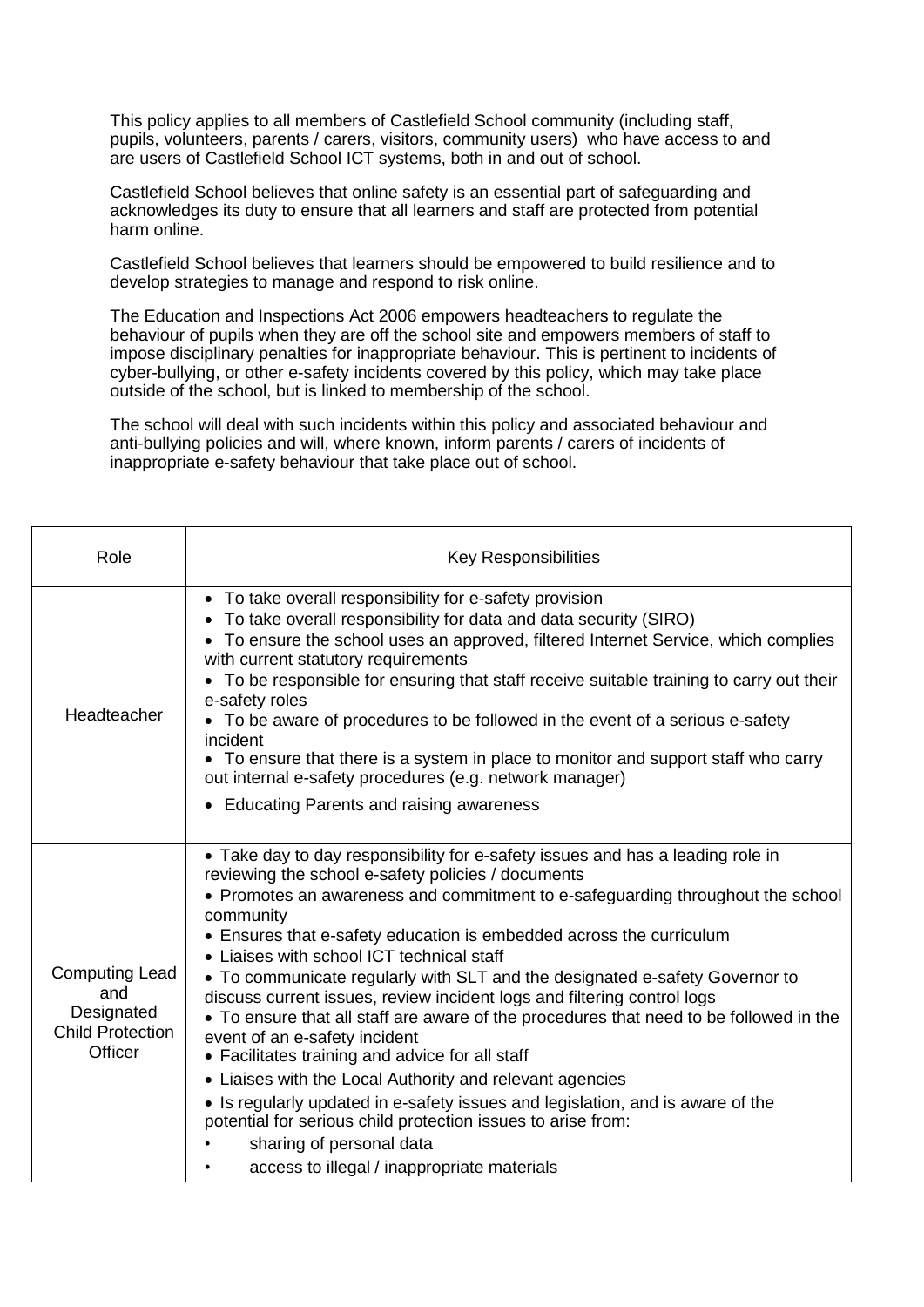| Role                                                                                                                                | <b>Key Responsibilities</b>                                                                                                                                                                                                                                                                                                                                                                                                                                                                                                                                                                                                                                                                                                                                                                                                                                                                                                                                                                                                                                                                                                                                                                                                                                                                                                                                                                                                                                             |  |
|-------------------------------------------------------------------------------------------------------------------------------------|-------------------------------------------------------------------------------------------------------------------------------------------------------------------------------------------------------------------------------------------------------------------------------------------------------------------------------------------------------------------------------------------------------------------------------------------------------------------------------------------------------------------------------------------------------------------------------------------------------------------------------------------------------------------------------------------------------------------------------------------------------------------------------------------------------------------------------------------------------------------------------------------------------------------------------------------------------------------------------------------------------------------------------------------------------------------------------------------------------------------------------------------------------------------------------------------------------------------------------------------------------------------------------------------------------------------------------------------------------------------------------------------------------------------------------------------------------------------------|--|
|                                                                                                                                     | inappropriate on-line contact with adults / strangers<br>$\bullet$<br>potential or actual incidents of grooming<br>cyber-bullying and use of social media                                                                                                                                                                                                                                                                                                                                                                                                                                                                                                                                                                                                                                                                                                                                                                                                                                                                                                                                                                                                                                                                                                                                                                                                                                                                                                               |  |
| Governors /<br>e-safety<br>governor                                                                                                 | • To ensure that the school follows all current e-safety advice to keep the children<br>and staff safe<br>• To approve the e-safety Policy and review the effectiveness of the policy. This will<br>be carried out by the Governors Sub Committee receiving regular information about<br>e-safety incidents and monitoring reports. A member of the Governing Body has<br>taken on the role of e-safety Governor<br>• To support the school in encouraging parents and the wider community to become<br>engaged in e-safety activities                                                                                                                                                                                                                                                                                                                                                                                                                                                                                                                                                                                                                                                                                                                                                                                                                                                                                                                                  |  |
| Computing<br>Curriculum<br>Leader                                                                                                   | • To oversee the delivery of the e-safety element of the computing curriculum<br>• To liaise with the e-safety coordinator regularly                                                                                                                                                                                                                                                                                                                                                                                                                                                                                                                                                                                                                                                                                                                                                                                                                                                                                                                                                                                                                                                                                                                                                                                                                                                                                                                                    |  |
| <b>Network</b><br>Manager/<br>technician                                                                                            | • To report any e-safety related issues that arises, to the e-safety coordinator.<br>• To ensure that users may only access the school's networks through an<br>authorised and properly enforced password protection policy, in which passwords<br>are regularly changed<br>• To ensure that provision exists for misuse detection and malicious attack e.g.<br>keeping virus protection up to date<br>• To ensure the security of the school ICT system<br>• To ensure that access controls / encryption exist to protect personal and sensitive<br>information held on school-owned devices<br>• To ensure the school's policy on web filtering is applied and updated on a regular<br>basis<br>. Inform Turn IT On of issues relating to the filtering applied by them<br>• Keep up to date with the school's e-safety policy and technical information in order<br>to effectively carry out their e-safety role and to inform and update others as relevant<br>• Ensure that the use of the network, remote access and email is regularly monitored<br>in order that any misuse / attempted misuse can be reported to the e-safety Co-<br>ordinator / Headteacher for investigation, action and sanction where appropriate<br>• To ensure appropriate backup procedures exist so that critical information and<br>systems can be recovered in the event of a disaster.<br>• To keep up-to-date documentation of the school's e-security and technical<br>procedures |  |
| • To ensure that all data held on pupils on the school office machines have<br>Data Manager<br>appropriate access controls in place |                                                                                                                                                                                                                                                                                                                                                                                                                                                                                                                                                                                                                                                                                                                                                                                                                                                                                                                                                                                                                                                                                                                                                                                                                                                                                                                                                                                                                                                                         |  |
| <b>Teachers</b>                                                                                                                     | • To embed e-safety issues in all aspects of the curriculum and other school<br>activities<br>• To supervise and guide pupils carefully when engaged in learning activities<br>involving online technology (including, extracurricular and extended school activities<br>if relevant)<br>• To ensure that pupils are fully aware of research skills and are fully aware of legal<br>issues relating to electronic content such as copyright laws<br>• To always evaluate websites, tools and apps fully before use in the classroom or<br>recommending for use at home.                                                                                                                                                                                                                                                                                                                                                                                                                                                                                                                                                                                                                                                                                                                                                                                                                                                                                                 |  |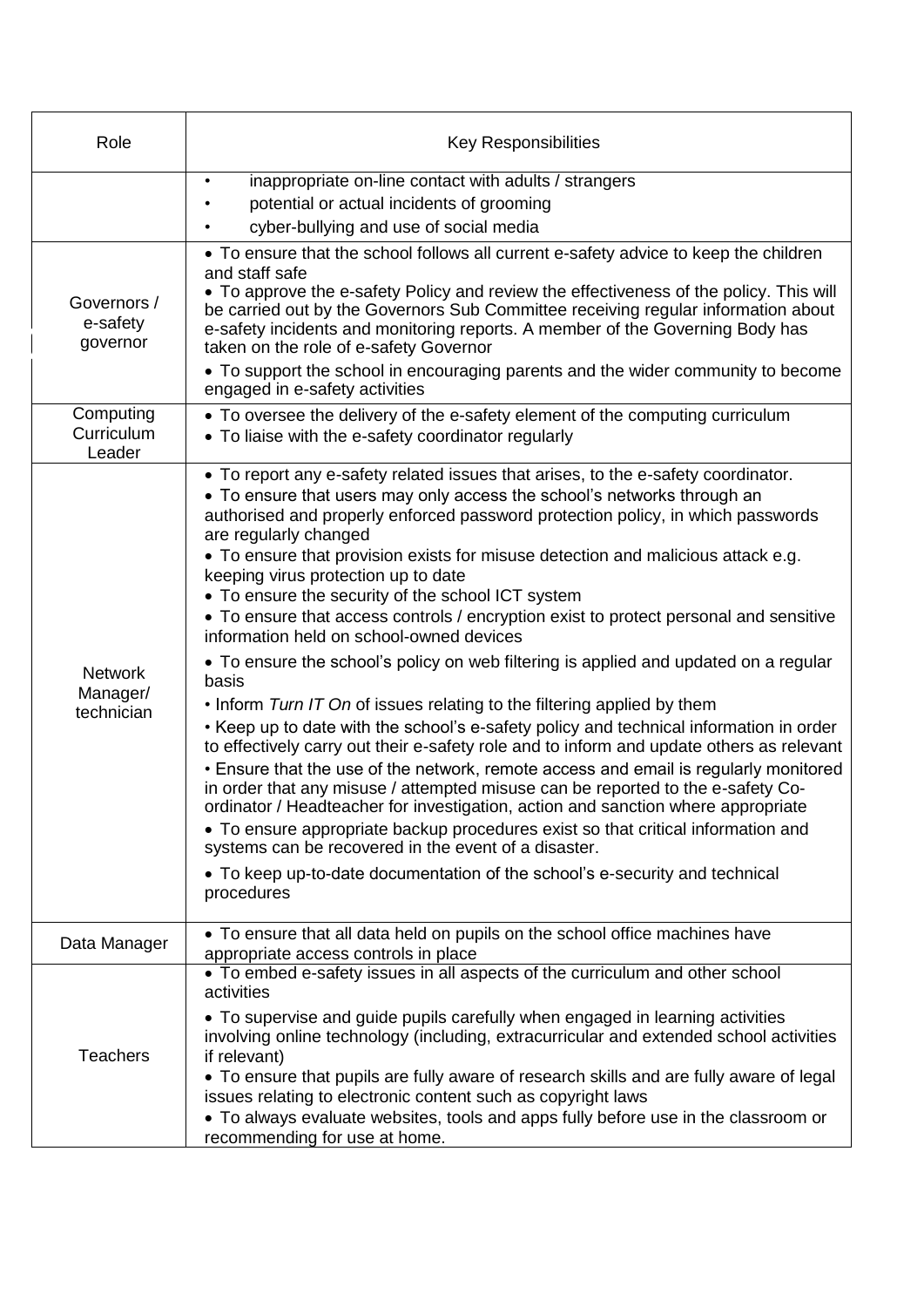| Role                   | <b>Key Responsibilities</b>                                                                                                                                                                                                                                                                                                                                                                                                                                                                                                                                                                                                                                                                                                                                                                                                                                                                                                                                                                                                                                                                                                                                                                                                                                                                                                                                                                                                  |  |
|------------------------|------------------------------------------------------------------------------------------------------------------------------------------------------------------------------------------------------------------------------------------------------------------------------------------------------------------------------------------------------------------------------------------------------------------------------------------------------------------------------------------------------------------------------------------------------------------------------------------------------------------------------------------------------------------------------------------------------------------------------------------------------------------------------------------------------------------------------------------------------------------------------------------------------------------------------------------------------------------------------------------------------------------------------------------------------------------------------------------------------------------------------------------------------------------------------------------------------------------------------------------------------------------------------------------------------------------------------------------------------------------------------------------------------------------------------|--|
|                        | • To read, understand and help promote the school's e-safety policies and guidance<br>To read, understand, sign and adhere to the school staff Acceptable Use<br>Agreement                                                                                                                                                                                                                                                                                                                                                                                                                                                                                                                                                                                                                                                                                                                                                                                                                                                                                                                                                                                                                                                                                                                                                                                                                                                   |  |
| All staff              | To be aware that their online conduct outside of the setting, including personal use<br>of social media, could have an impact on their professional role and reputation.<br>To be aware of e-safety issues related to the use of mobile phones, cameras and<br>$\bullet$<br>hand held devices and that they monitor their use and implement current school<br>policies with regard to these devices<br>To report any suspected misuse or problem to the e-safety coordinator<br>To maintain an awareness of current e-safety issues and guidance e.g. through<br><b>CPD</b><br>To model safe, responsible and professional behaviours in their own use of<br>technology<br>To ensure that any digital communications with pupils should be on a professional<br>level and only through school based systems, never through personal<br>mechanisms, e.g. email, social media, text, mobile phones etc.                                                                                                                                                                                                                                                                                                                                                                                                                                                                                                                        |  |
| Pupils                 | Read, understand, sign and adhere to the Pupil Acceptable Use Agreement (N.B.<br>$\bullet$<br>at KS1 it is expected that parents / carers sign on behalf of the pupils)<br>Have a good understanding of research skills and the need to avoid plagiarism<br>and uphold copyright regulations<br>To understand the importance of reporting abuse, misuse or access to<br>inappropriate materials<br>To know what action to take if they or someone they know feels worried or<br>$\bullet$<br>vulnerable when using online technology.<br>To know and understand school policy on the use of mobile phones, digital<br>$\bullet$<br>cameras and hand held devices.<br>To know and understand school policy on the taking / use of images and on cyber-<br>bullying.<br>To understand the importance of adopting good e-safety practice when using<br>$\bullet$<br>digital technologies out of school and realise that the school's e-safety Policy<br>covers their actions out of school, if related to their membership of the school<br>• To take responsibility for learning about the benefits and risks of using the Internet<br>and other technologies safely both in school and at home<br>To respect the feelings and rights of others both on and offline.<br>$\bullet$<br>To take responsibility for keeping themselves and others safe online.<br>To seek help from a trusted adult, if there is a concern online. |  |
| Parents/carers         | • To support the school in promoting e-safety and endorse the Parents' Acceptable<br>Use Agreement which includes the pupils' use of the internet and the school's use of<br>photographic and video images<br>• To read, understand and promote the school Pupil Acceptable Use Agreement                                                                                                                                                                                                                                                                                                                                                                                                                                                                                                                                                                                                                                                                                                                                                                                                                                                                                                                                                                                                                                                                                                                                    |  |
|                        | with their children<br>• To consult with the school if they have any concerns about their children's use of<br>technology                                                                                                                                                                                                                                                                                                                                                                                                                                                                                                                                                                                                                                                                                                                                                                                                                                                                                                                                                                                                                                                                                                                                                                                                                                                                                                    |  |
| <b>External groups</b> | • Any external individual / organisation will sign an Acceptable Use Policy prior to<br>using any equipment or the internet within school                                                                                                                                                                                                                                                                                                                                                                                                                                                                                                                                                                                                                                                                                                                                                                                                                                                                                                                                                                                                                                                                                                                                                                                                                                                                                    |  |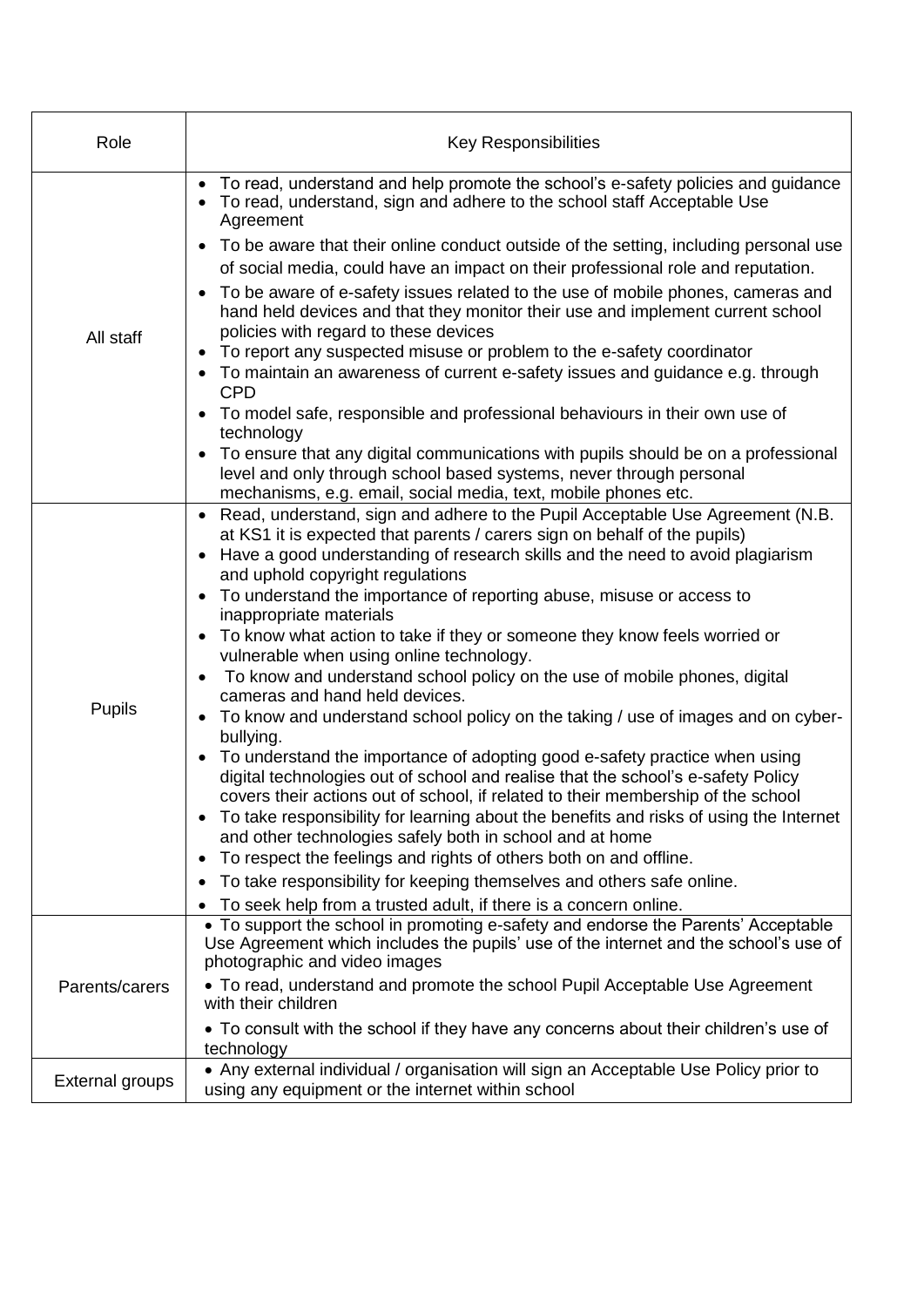# **Communication:**

How the policy will be communicated to staff, pupils and community:

- Policy to be posted on the school website and on the school network
- Acceptable use agreements discussed with pupils at the start of each year.
- Acceptable use agreements to be issued to pupils and staff on entry to the school
- Acceptable use agreements to be held in pupil and personnel files

# **Handling complaints:**

 The school will take all reasonable precautions to ensure e-safety. However, owing to the international scale and linked nature of Internet content, the availability of mobile technologies and speed of change, it is not possible to guarantee that unsuitable material will never appear on a school computer or mobile device. Neither the school nor the Local Authority can accept liability for material accessed, nor any consequences of Internet access.

 Staff and pupils are given information about infringements in use and possible sanctions. Sanctions available include:

o Interview/counselling by tutor / Head of Year / Computing Subject Leader / Headteacher;

o Informing parents or carers;

 $\circ$  Removal of Internet or computer access for a period, [which could ultimately prevent access to files held on the system];

o Referral to LA / Police.

 Our headteacher acts as first point of contact for any complaint, including any complaint about staff misuse.

 Complaints of cyberbullying are dealt with in accordance with our Anti-Bullying Policy. Complaints related to child protection are dealt with in accordance with school / LA child protection procedures, this includes Prevent issues.

# **Review and Monitoring**

 The e-safety policy will be reviewed annually or when any significant changes occur with regard to the technologies in use within the school.

 The e-safety policy has been written by the school e-safety coordinator and is current and appropriate for its intended audience and purpose.

# **2. Education and Curriculum**

# **Pupil e-safety curriculum**

This school

 Has a clear, progressive e-safety education programme as part of the Computing curriculum. It is built on Rising Stars, SwitchedOn Computing. This covers a range of skills and behaviours appropriate to age and experience, including:

o to STOP and THINK before they CLICK, and to be SMART on the Internet,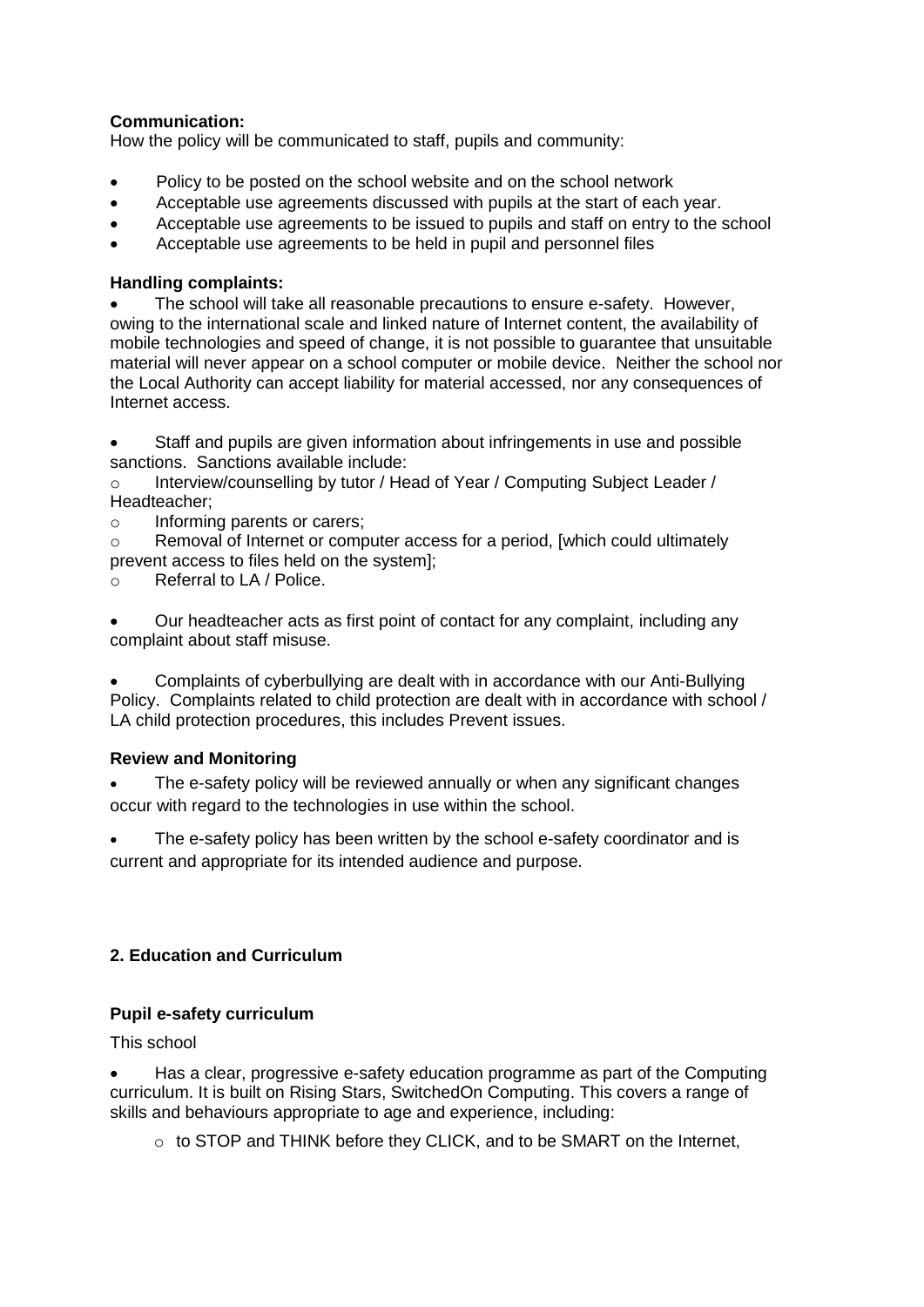$\circ$  to understand acceptable behaviour when using an online environment/email, i.e. be polite, no bad or abusive language or other inappropriate behaviour; keeping personal information private;

 $\circ$  to develop a range of strategies to evaluate and verify information before accepting its accuracy;

 $\circ$  to be aware that the author of a web site or page may have a particular bias or purpose and to develop skills to recognise what that may be;

o to know how to narrow down or refine a search;

 $\circ$  to understand why on-line 'friends' may not be who they say they are and to understand why they should be careful in online environments;

 $\circ$  to understand why they should not post or share detailed accounts of their personal lives, contact information, daily routines, location, photographs and videos;

 $\circ$  to understand why they must not post pictures or videos of others without their permission;

 $\circ$  to know not to download any files – such as music files - without permission;

 $\circ$  to have strategies for dealing with receipt of inappropriate materials;

o To understand the impact of cyberbullying, and know how to seek help if they are affected by any form of online bullying.

o To know how to report any abuse including cyberbullying; and how to seek help if they experience problems when using the internet and related technologies, i.e. parent or carer, teacher or trusted staff member, or an organisation such as Childline or the CLICK CEOP button.

 Plans Internet use carefully to ensure that it is age-appropriate and supports the learning objectives for specific curriculum areas.

 Will remind pupils about their responsibilities through an end-user Acceptable Use Policy which every pupil will sign.

 Ensures staff will model safe and responsible behaviour in their own use of technology during lessons.

 Ensures that when copying materials from the web, staff and pupils understand issues around plagiarism; how to check copyright and also know that they must respect and acknowledge copyright / intellectual property rights;

#### **Staff and governor training**

This school

 Ensures staff know how to send or receive sensitive and personal data and understand the requirement to encrypt data where the sensitivity requires data protection.

 Makes regular training and information available to staff on e-safety issues and the school's e-safety education program.

 Provides, as part of the induction process, all new staff [including those on university/college placement and work experience] with information and guidance on the e-safety policy and the School's Acceptable Use Agreements.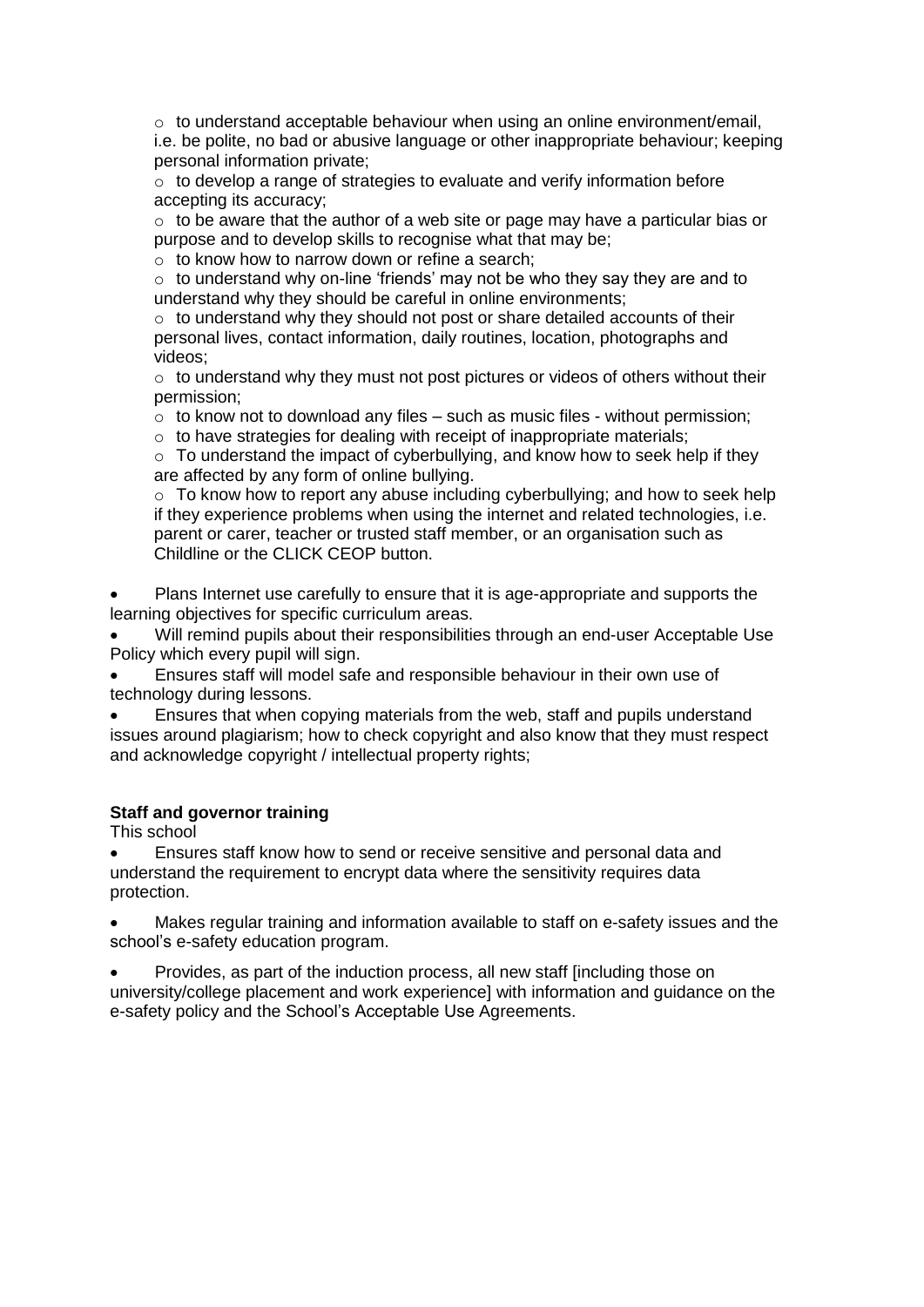# **3. Expected Conduct and Incident management**

### **Expected conduct**

In this school, all users:

 $\circ$  Are responsible for using the school ICT systems in accordance with the relevant Acceptable Use Agreements which they will be expected to sign before being given access to school systems (at KS1 it would be expected that parents/carers would sign on behalf of the pupils).

 $\circ$  Need to understand the importance of misuse or access to inappropriate materials and are aware of the consequences

o Need to understand the importance of reporting abuse, misuse or access to inappropriate materials and know how to do so

o Should understand the importance of adopting good e-safety practice when using digital technologies out of school and realise that the School's e-safety Policy covers their actions out of school, if related to their membership of the school

o Will be expected to know and understand school policies on the use of mobile phones, digital cameras and hand held devices. They should also know and understand school policies on the taking / use of images and on cyber-bullying

o Should know and understand what the 'rules of appropriate use' are and what sanctions result from misuse

Staff are responsible for reading the school's e-safety policy and using the school ICT systems accordingly, including the use of mobile phones, and hand held devices.

Pupils should have a good understanding of research skills and the need to avoid plagiarism and uphold copyright regulations

Parents/Carers provide consent for pupils to use the Internet, as well as other technologies, as part of the e-safety acceptable use agreement form at time of their child's entry to the school and know and understand what the 'rules of appropriate use' are and what sanctions result from misuse.

# **Incident Management**

In this school:

 $\circ$  A DSL will be informed of any online safety incidents involving safeguarding or child protection concerns. The DSL will record these issues in line with our child protection policy.

o all members and its wider community are encouraged to be vigilant in reporting issues, in the confidence that issues will be dealt with quickly and sensitively.

 $\circ$  parents / carers are specifically informed of e-safety incidents involving young people for whom they are responsible.

we will contact the Police if one of our staff or pupils receives online communication that we consider is particularly disturbing or breaks the law.

we will ensure that online safety concerns are escalated and reported to relevant agencies.

# **Cyberbullying**

 $\circ$  Cyberbullying, along with all other forms of bullying, will not be tolerated.

 $\circ$  Details of how we will respond to cyberbullying are set out in our anti-bullying policy.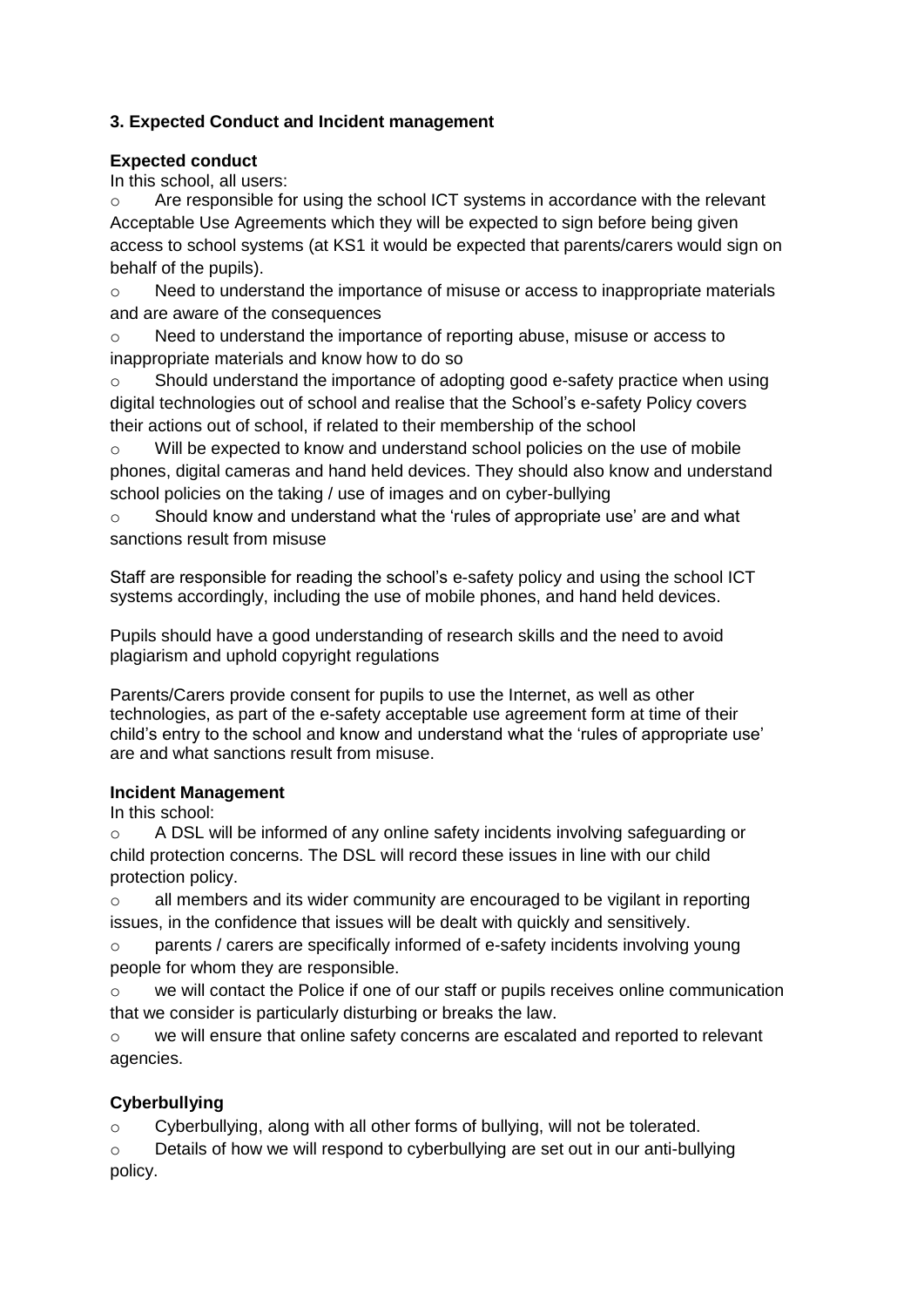# **Online Hate**

o Online hate content, directed towards or posted by, specific members of the community will not be tolerated and will be responded to in line with existing policies, including anti-bullying and behaviour.

o If we are unclear on how to respond, or whether a criminal offence has been committed, the headteacher will obtain advice through the Education Safeguarding Service and/or the Police

# **Online Radicalisation and Extremism**

o We will take all reasonable precautions to ensure that learners and staff are safe from terrorist and extremist material when accessing the internet on site.

 $\circ$  If we are concerned that a child may be at risk of radicalisation online, action will be taken in line with our child protection policy.

# **4. Managing the ICT infrastructure**

# **Internet access, security (virus protection) and filtering**

This school:

 $\circ$  Has the educational filtered secure broadband connectivity through Turn IT On;

 $\circ$  Uses the Turn IT On Net Sweeper filtering system which blocks sites that fall into categories such as pornography, race hatred, gaming, web chat, sites of an illegal nature, etc. Pupil access to music download or shopping sites – except those approved for educational purposes at a regional, is managed;

 $\circ$  All changes to the filtering policy is logged and only available to staff with the approved 'web filtering management' status;

o Ensures network health through use of Sophos anti-virus software (from Turn IT On);

o Uses Turn IT On approved systems including secured email to send personal data over the Internet and uses encrypted USBs where staff need to access personal level data off-site;

 $\circ$  Only unblocks other external sites for specific purposes eg Internet Literacy lessons;

 $\circ$  Works in partnership with Turn IT On to ensure any concerns about the system are communicated so that systems remain robust and protect pupils;

 $\circ$  Is vigilant in its supervision of pupils' use at all times, as far as is reasonable;

 $\circ$  Ensures all staff and pupils have signed an acceptable use agreement form and understands that they must report any concerns;

o Requires staff to preview websites before use [where not previously viewed or cached]; Plans the curriculum context for Internet use to match pupils' ability, using childfriendly search engines where more open Internet searching is required; eg *[yahoo for](http://kids.yahoo.com/)  [kids, KidRex](http://kids.yahoo.com/)* or *[ask for kids](http://www.askkids.com/)* , Google Safe Search.

o Is vigilant when conducting 'raw' image search with pupils e.g. Google image search, reminding children of appropriate actions in case of inappropriate content;

o Informs all users that Internet use is monitored;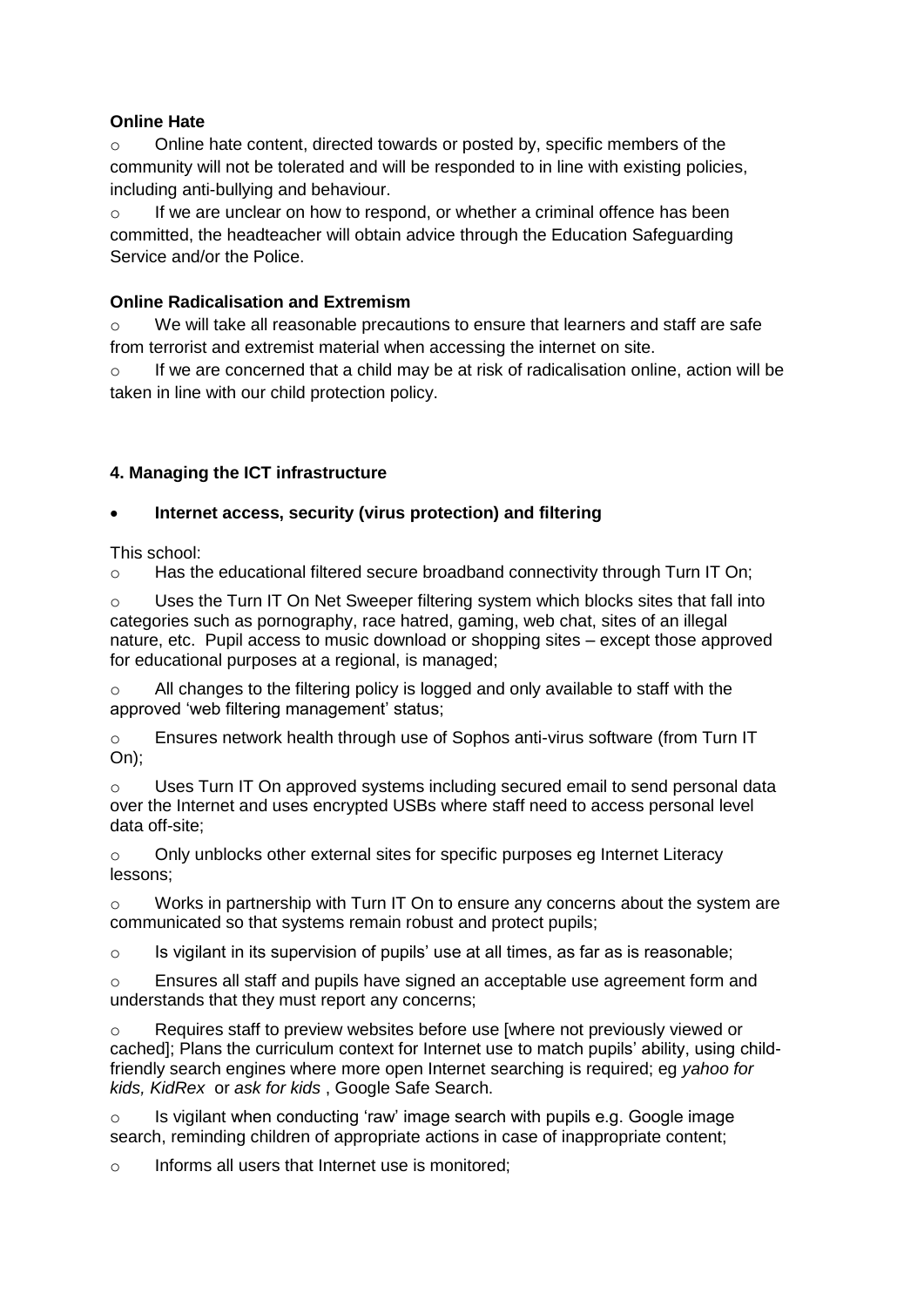$\circ$  Informs staff and pupils that they must report any failure of the filtering systems directly to the *system administrator* or *Head teacher.* Our system administrator logs or escalates as appropriate to the Turn IT On Helpdesk as necessary;

 $\circ$  Makes clear all users know and understand what the 'rules of appropriate use' are and what sanctions result from misuse – through documentation, staff meetings and the teaching programme;

o Provides advice and information on reporting offensive materials, abuse/ bullying etc available for pupils, staff and parents

 $\circ$  Immediately refers any material we suspect is illegal to the appropriate authorities e.g. Police and/or LA safeguarding team.

#### **Network management (user access, backup)**

This school

o Uses a combination of class and individual, audited log-ins for users;

 $\circ$  Uses quest accounts occasionally for external or short term visitors for temporary access to appropriate services

o Ensures the Systems Administrator / network manager is up-to-date with Bucks CC policies and requires the Technical Support Provider (TIO) to be up-to-date with Bucks CC policies;

o Storage of all data within the school will conform to the UK data protection requirements

o Pupils and Staff using mobile technology, where storage of data is online, will conform to the [EU data protection directive](http://en.wikipedia.org/wiki/Data_Protection_Directive) where storage is hosted within the EU.

#### *To ensure the network is used safely, this school:*

 Ensures staff read and sign the school's AUP (Acceptable Use Agreement). Following this, they are set-up with Internet, email access and network access. Network access is through a unique, audited username and password;

 Staff access to the schools' management information system is controlled through a separate password for data security purposes;

 KS2 pupils are provided with an individual network log-in username. Year 6 are also expected to use a personal password;

 Makes clear that no one should log on as another user and makes clear that pupils should never be allowed to log-on or use teacher and staff logins as these have far less security restrictions and inappropriate use could damage files:

 Has set-up the network with shared work areas for pupils, one for staff and another for admin. Staff and pupils are shown how to save work and access work from these areas;

 Requires all users to always log off when they have finished working or are leaving the computer unattended. Staff are expected to lock their computers when not in use;

 Where a user finds a logged-on machine, we require them to always log-off and then log-on again as themselves. Users with access to secure data are timed out after 20 minutes and have to re-enter their password to re-enter the network;

 Requests that teachers and pupils do not switch the computers off during the day unless they are unlikely to be used again that day or have completely crashed. We request that they DO switch the computers off at the end of the day to save energy;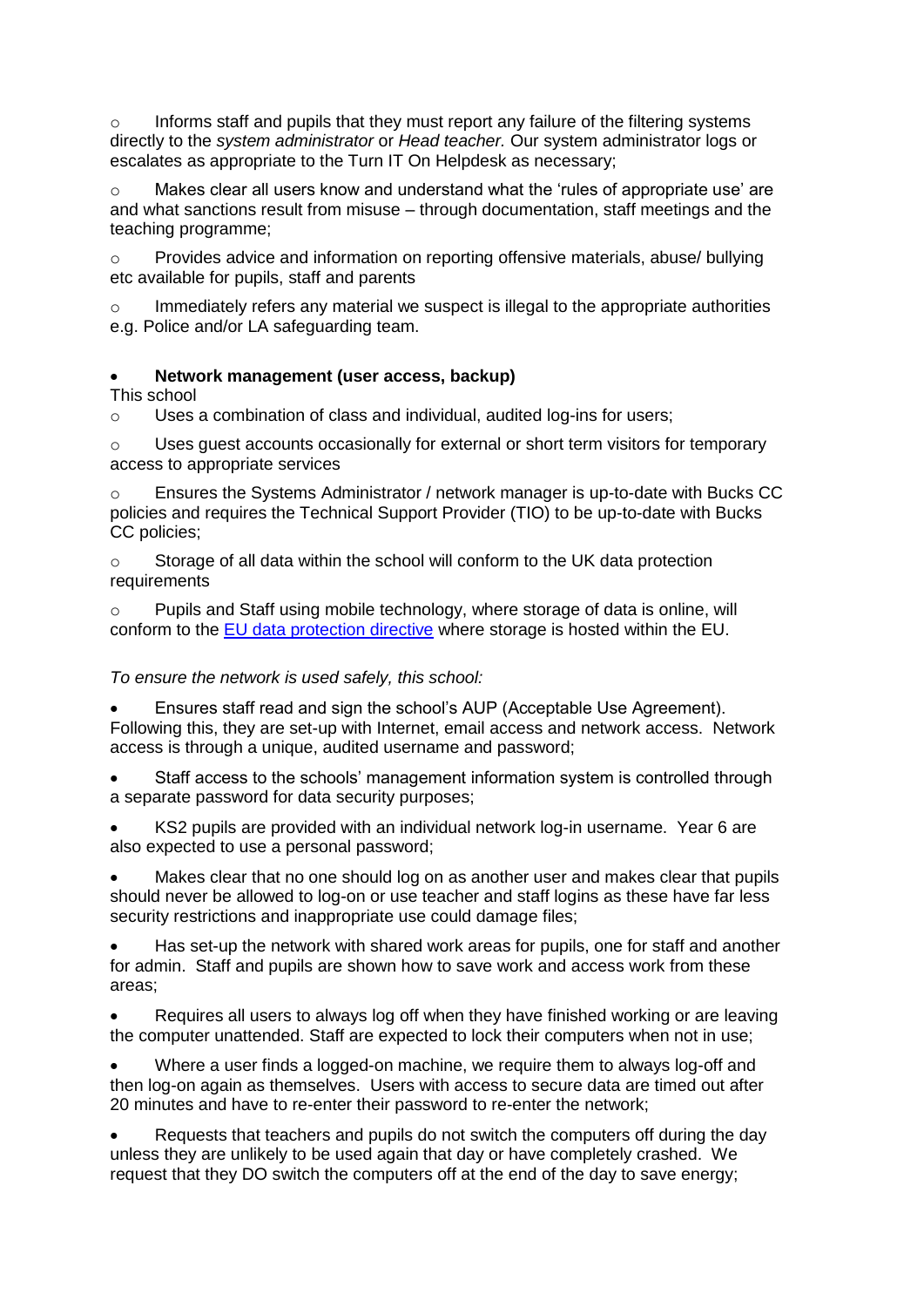Makes clear that staff are responsible for ensuring that all equipment that goes home has the anti-virus and spyware software maintained up-to-date and the school provides them with a solution to do so;

 Makes clear that staff are responsible for ensuring that any computer or laptop loaned to them by the school, is used solely to support their professional responsibilities;

 Maintains equipment to ensure Health and Safety is followed e.g. projector filters cleaned; equipment installed and checked by approved suppliers/electrical engineers;

 Has integrated curriculum and administration networks, but access to the Management Information System is set-up so as to ensure staff users can only access modules related to their role e.g. teachers access report writing module; SEN coordinator - SEN data;

 Does not allow any outside Agencies to access our network remotely except where there is a clear professional need and then access is restricted and is only through approved systems;

 Makes clear responsibilities for the daily back up of MIS and finance systems and other important files (done remotely through Turn It On);

 Has a clear disaster recovery system in place for critical data that includes a secure, remote back up of critical data, that complies with external Audit's requirements (recovery data held with Turn It On);

- Uses CCTV systems set-up by Octagon and AVW Electrical Services;
- Uses the DfE secure s2s website for all CTF files sent to other schools;
- Has firewalls and routers configured to prevent unauthorised use of our network;

 Our wireless network has been secured to industry standard Enterprise security level /appropriate standards suitable for educational use;

 All computer equipment is installed professionally and meets health and safety standards;

Projectors are maintained so that the quality of presentation remains high:

 Reviews the school ICT systems regularly with regard to health and safety and security.

#### **Passwords policy**

 This school makes it clear that staff and pupils must always keep their password private, must not share it with others and must not leave it where others can find it;

 All staff have their own unique username and private passwords to access school systems. Staff are responsible for keeping their password private.

# **E-mail**

This school

 Provides staff with an email account for their professional use (*@castlefield.bucks.sch.uk)* and makes clear personal email should be through a separate account;

Uses email with content control with pupils.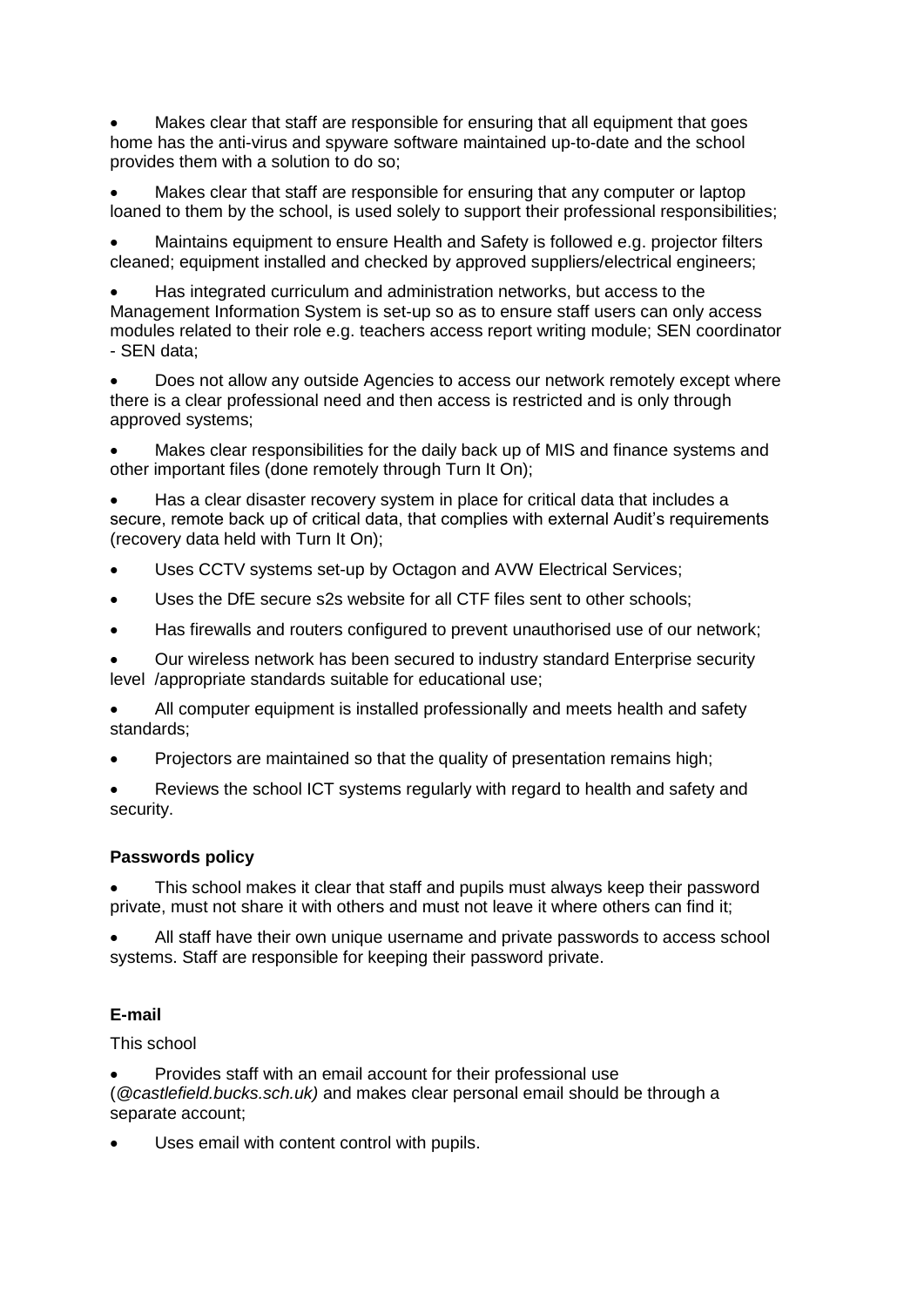Does not publish personal e-mail addresses of pupils or staff on the school website. We use anonymous or group e-mail addresses, for example [office@castlefield.bucks.sch.uk.](mailto:office@castlefield.bucks.sch.uk) Class e-mail addresses (with one or more staff having access to an aliased/shared mailbox for a class) for communication with the wider public is available on request.

 Will contact the Police if one of our staff or pupils receives an e-mail that we consider is particularly disturbing or breaks the law.

Will ensure that email accounts are maintained and up to date.

 Reports messages relating to or in support of illegal activities to the relevant Authority and if necessary to the Police.

 Knows that spam, phishing and virus attachments can make e-mails dangerous. We use a number of TIO-provided technologies to help protect users and systems in the school, including desktop anti-virus products, plus direct email filtering for viruses, Trojans, pornography, phishing and inappropriate language.

#### **Pupils:**

 We use Google Mail with pupils and lock this down where appropriate using Google Mail domain settings.

- Pupils' e-mail accounts are intentionally 'anonymised' for their protection.
- Pupils are introduced to, and use e-mail as part of the Computing scheme of work.

 Pupils can only receive external mail from, and send external mail to, addresses if the Google Mail domain settings have been set to allow this.

 Pupils are taught about the safety and '*netiquette*' of using e-mail both in school and at home i.e. they are taught:

- o not to give out their e-mail address unless it is part of a school managed project or to someone they know and trust and is approved by their teacher or parent/carer;
- o that an e-mail is a form of publishing where the message should be clear, short and concise;
- o that any e-mail sent to an external organisation should be written carefully and authorised before sending, in the same way as a letter written on school headed paper;
- o they must not reveal private details of themselves or others in e-mail, such as address, telephone number, etc;
- o to 'Stop and Think Before They Click' and not open attachments unless sure the source is safe;
- o that they should think carefully before sending any attachments;
- o embedding adverts is not allowed;
- o that they must immediately tell a teacher / responsible adult if they receive an e-mail which makes them feel uncomfortable, is offensive or bullying in nature;
- o not to respond to malicious or threatening messages;
- o not to delete malicious of threatening e-mails, but to keep them as evidence of bullying;
- o not to arrange to meet anyone they meet through e-mail without having discussed with an adult and taking a responsible adult with them;
- o that forwarding 'chain' e-mail letters are not permitted.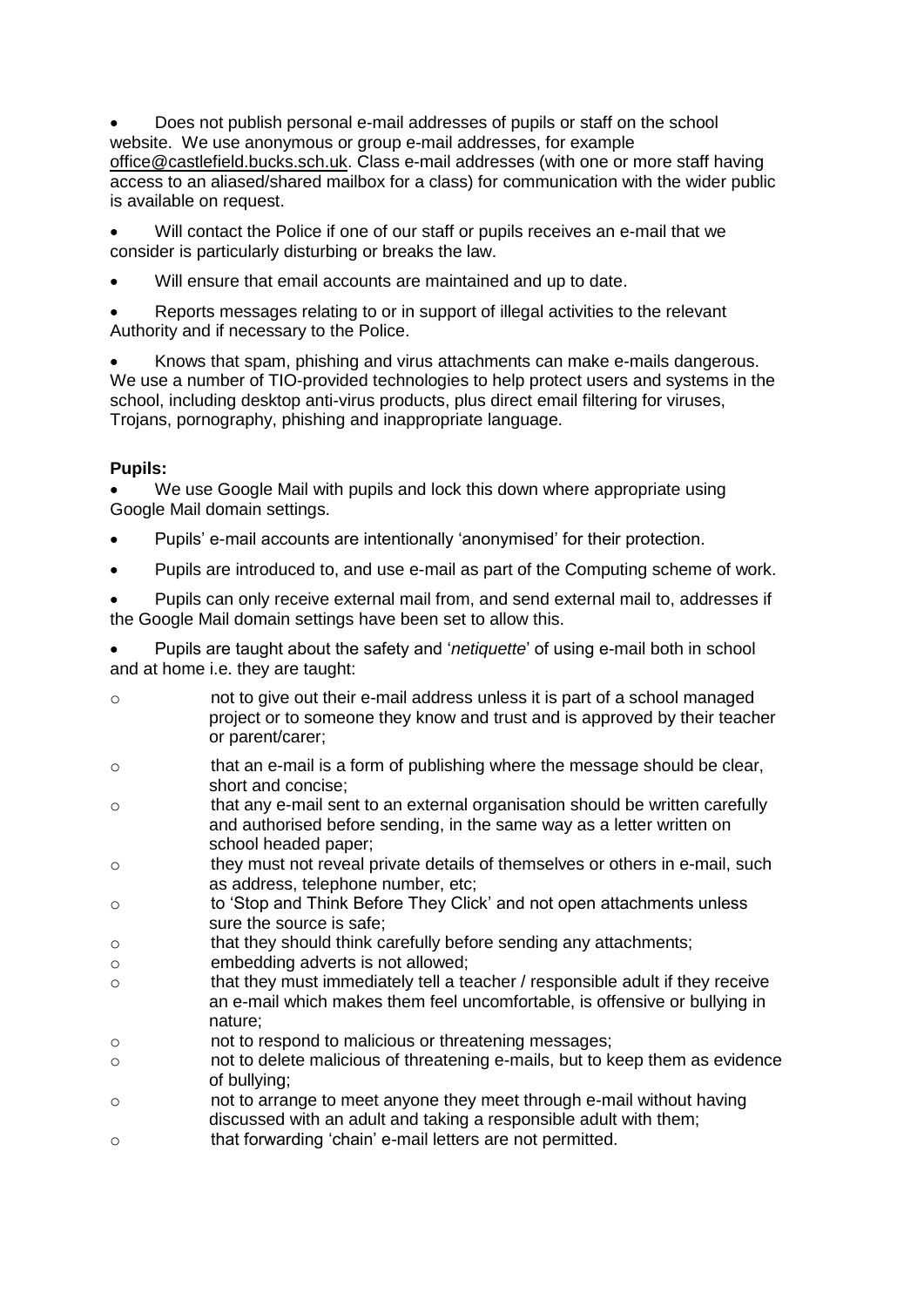Pupils sign the school Agreement Form to say they have read and understood the e-safety rules, including e-mail and we explain how any inappropriate use will be dealt with.

# **Staff:**

Staff only use @*castlefield.bucks.sch.uk* e-mail systems for professional purposes

 Never use email to transfer staff or pupil personal data. We use secure, LA / DfE approved systems or encrypted data sticks

 Staff know that e-mail sent to an external organisation must be written carefully, (and may require authorisation), in the same way as a letter written on school headed paper. That it should follow the school 'house-style':

o the sending of multiple or large attachments should be limited, and is also restricted by the provider of the service being used;

o the sending of chain letters is not permitted;

o embedding adverts is not allowed;

# **School website**

o The headteacher takes overall responsibility to ensure that the website content is accurate and the quality of presentation is maintained;

- o Uploading of information is restricted to teaching staff;
- $\circ$  The school web site complies with the statutory DfE quidelines for publications;

o Most material is the school's own work; where other's work is published or linked to, we credit the sources used and state clearly the author's identity or status;

o The point of contact on the website is the school address, telephone number and we use a general email contact address, [office@castlefield.bucks.sch.uk.](mailto:office@castlefield.bucks.sch.uk) Home information or individual e-mail identities will not be published;

o Photographs published on the web do not have full names attached;

 $\circ$  We do not use pupils' names when saving images in the file names or in the tags when publishing to the school website;

o We expect teachers using school approved blogs or wikis to password protect them and run from the school website.

# **Social networking**

o See Social Networking Policy

School staff will ensure that in private use:

• No reference should be made in social media to pupils, parents / carers or school staff

 They do not engage in online discussion on personal matters relating to members of the school community

Personal opinions should not be attributed to the *school* or local authority

 Security settings on personal social media profiles are regularly checked to minimise risk of loss of personal information.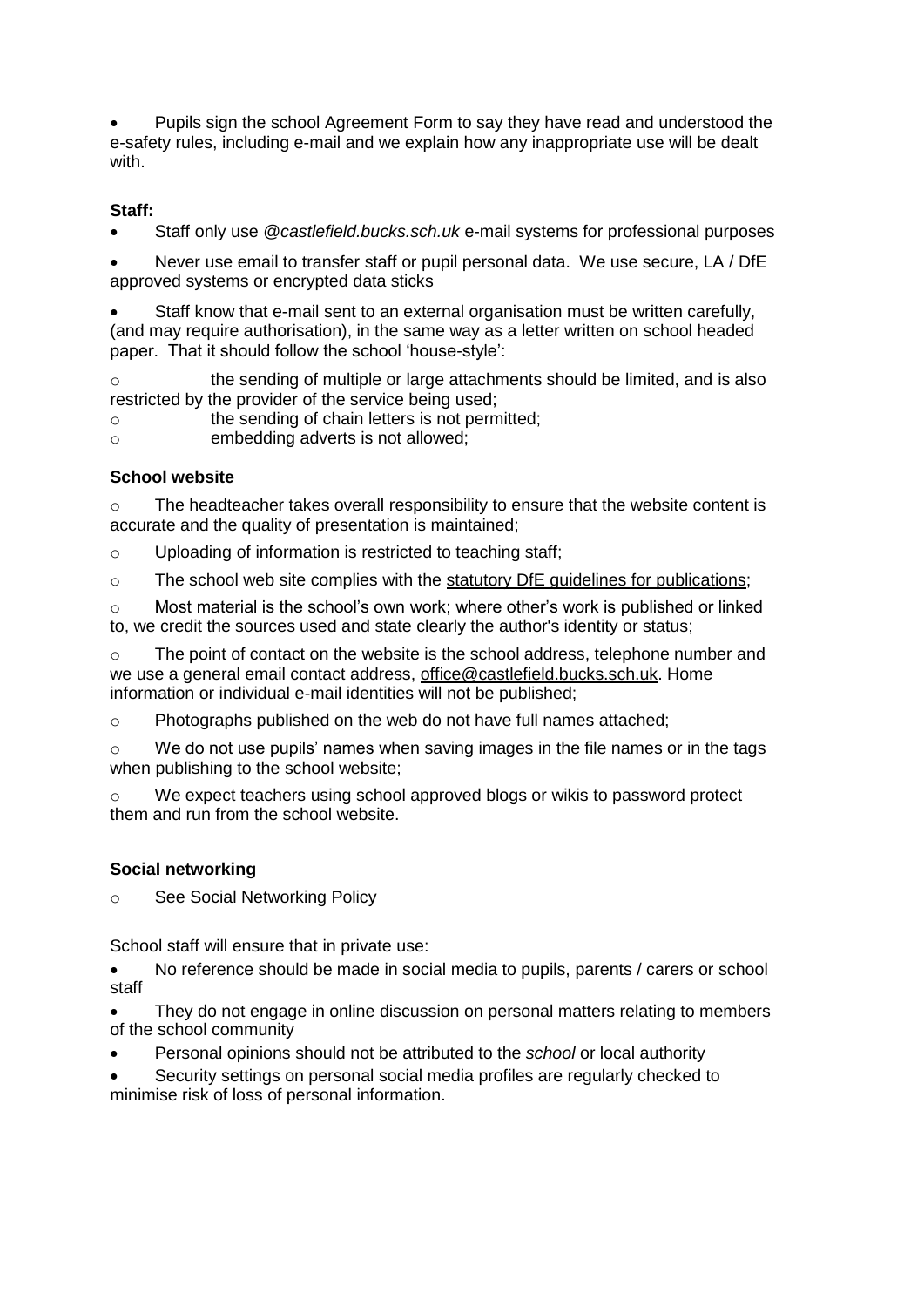# **Video Conferencing**

This school

- o Only uses the TIO supported services for video conferencing activity;
- o Only uses approved or checked webcam sites;
- o Uses Skype as part of the interview process.

 $\circ$  All videoconferencing and/or webcam equipment will be switched off and disabled when not in use and will not be set to auto-answer.

o External IP addresses will not be made available to other sites.

o Videoconferencing contact details will not be posted publically.

 $\circ$  Staff will ensure that external videoconferencing opportunities and/or tools are suitably risk assessed and will ensure that accounts and systems used to access these events are safe and secure.

# **CCTV**

 $\circ$  We have CCTV in the school as part of our site surveillance for staff and pupil safety.

# **5. Data security: Management Information System access and Data transfer**

#### **Strategic and operational practices**

At this school:

The Head Teacher is the Senior Information Risk Officer (SIRO).

• Staff are clear who the key contact(s) for key school information (the Information Asset Owners) are.

 We ensure staff know to whom they must report any incidents where data protection may have been compromised.

 All staff are DBS checked and records are held in one central record within the school's SIMS database.

 We follow LA guidelines for the transfer of any data, such as MIS data or reports of children, to professionals working in the Local Authority or their partners in Children's Services / Family Services, Health, Welfare and Social Services.

 We require that any Protect and Restricted material must be encrypted if the material is to be removed from the school and limit such data removal.

 School staff with access to setting-up usernames and passwords for email, network access and Learning Platform access are working within the approved system and follow the security processes required by those systems.

 We ask staff to undertake at least annual house-keeping to review, remove and destroy any digital materials and documents which need no longer be stored.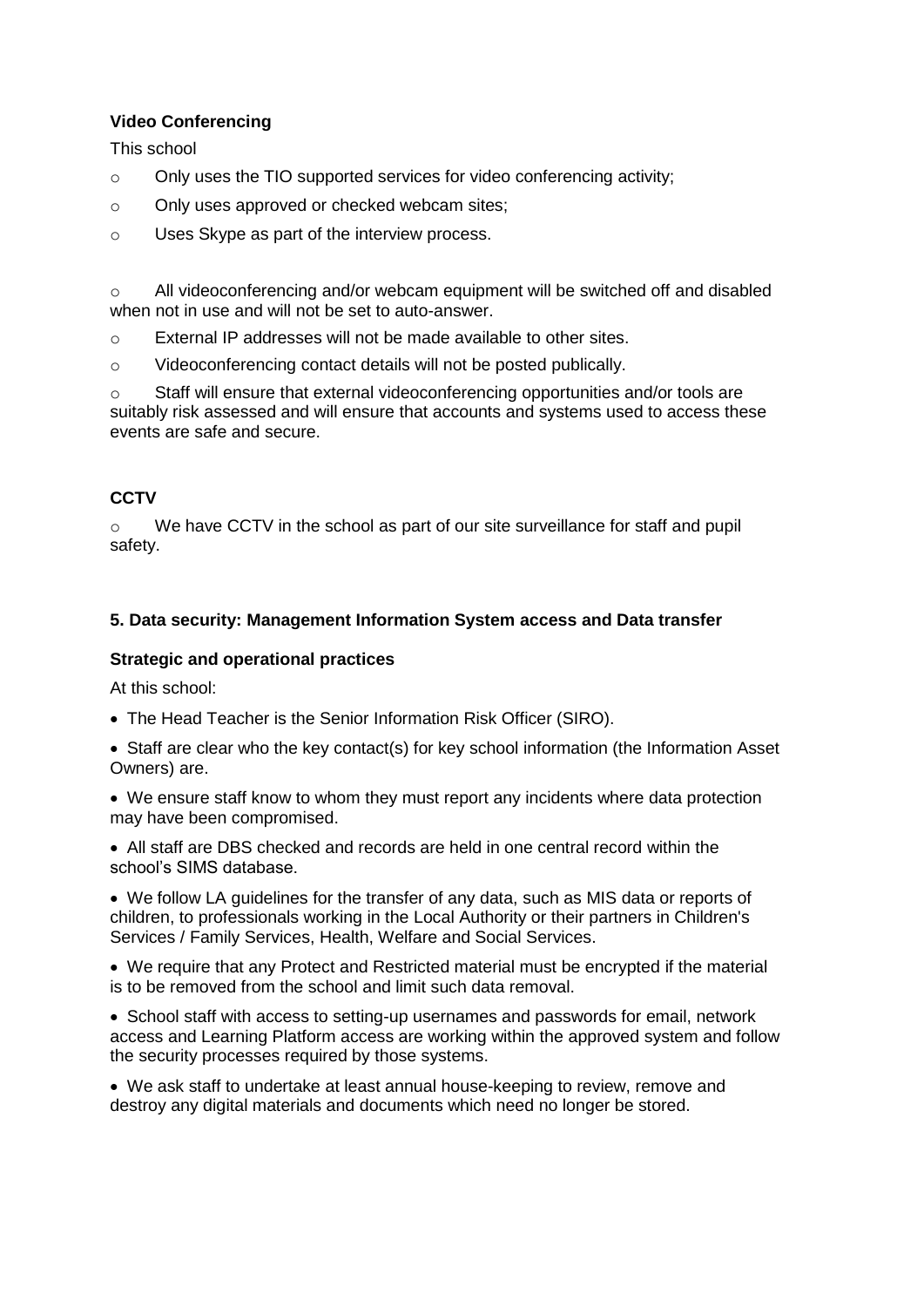# **Technical Solutions**

- Staff have secure areas on the network to store sensitive documents and photographs.
- We require staff to log-out of systems when leaving their computer.

 We use encrypted USB drives if any member of staff has to take any sensitive information off site.

We use TIO for the creation of online user accounts for access to broadband services

• The on-site server is managed by DBS-checked staff, and is located in a lockable location.

 We comply with the WEEE directive on equipment disposal by using an approved or recommended disposal company for disposal of equipment where any protected or restricted data has been held and get a certificate of secure deletion for any server that once contained personal data.

#### **6. Equipment and Digital Content**

#### **Personal mobile phones and mobile devices - General**

 Mobile phones brought into school are entirely at the staff member, pupil's & parents' or visitors own risk. The School accepts no responsibility for the loss, theft or damage of any phone or hand held device brought into school.

 Staff members may use their phones during school break times. All visitors are requested to follow the same protocol as staff.

 The recording, taking and sharing of images, video and audio on any mobile phone is to be avoided; except where it has been explicitly agreed otherwise by the headteacher. Such authorised use is to be monitored and recorded. All mobile phone use is to be open to scrutiny and the headteacher is to be able to withdraw or restrict authorisation for use at any time if it is to be deemed necessary.

 Where there is a reasonable suspicion that a mobile or handheld device on the school premises may contain undesirable material, including those which promote pornography, violence or bullying, the School reserves the right to pass the information on to the police.

 Mobile phones and personally-owned devices are not permitted to be used in certain areas/times within the school site under any circumstances e.g. changing rooms, classrooms when children are changing and toilets.

 Mobile phones should be switched off or on 'silent' mode unless they are being used as part of an approved and directed curriculum-based activity with consent from the headteacher.

 The Bluetooth or similar function of a mobile phone, e.g. AirDrop, should be switched off at all times and not be used to send images or files to other mobile phones.

 No images or videos should be taken on mobile phones or personally-owned mobile devices without the prior consent of the person or people concerned.

#### *Pupils' use of personal devices*

 Pupils are not permitted to bring mobile phones or personally-owned devices to school unless authorisation has been obtained from the headteacher. On these occasions, phones brought into school, must be turned off (not placed on silent) and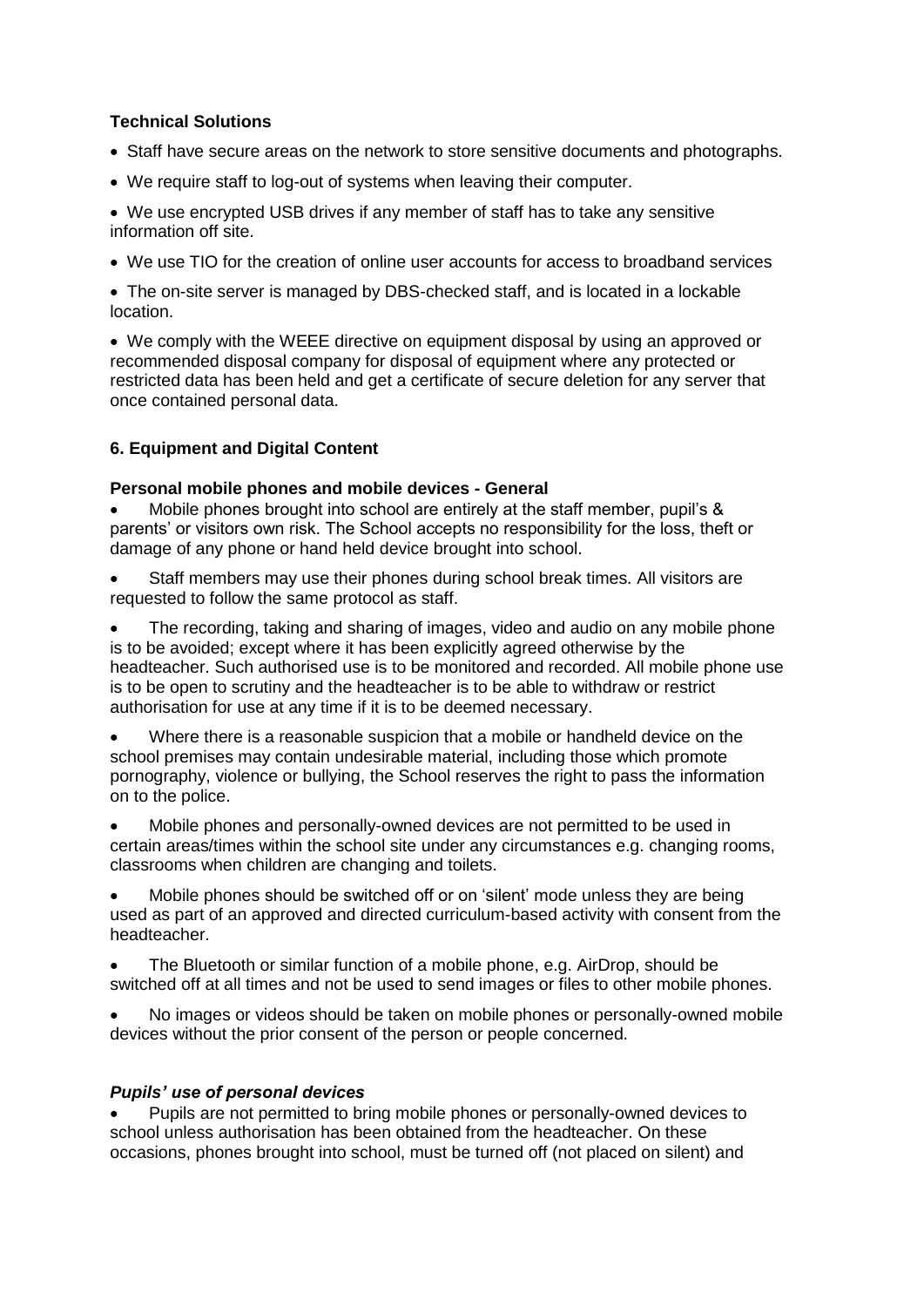given to the teacher for storage. They must remain turned off and out of sight until the end of the day.

 The School accepts that there may be particular circumstances in which a parent wishes their child to have a mobile phone for the child's own safety.

 If a pupil breaches the school policy then the phone or device will be confiscated and will be held in a secure place. Mobile phones and devices will be released to parents or carers.

 Phones and devices must not be taken into examinations. Pupils found in possession of a mobile phone during an exam will be reported to the appropriate examining body. This may result in the pupil's withdrawal from either that examination or all examinations.

 If a pupil needs to contact his or her parents or carers, they will be allowed to use a school phone.

 Pupils should protect their phone numbers by only giving them to trusted friends and family members. Where necessary pupils will be instructed in safe and appropriate use of mobile phones and personally-owned devices and will be made aware of boundaries and consequences.

Any unauthorised devices brought into school will be confiscated.

#### *Staff use of personal devices*

 Staff should not use personally-owned devices, such as mobile phones or cameras, to take photos or videos of pupils without first seeking permission from the headteacher and will only use work-provided equipment for this purpose.

 Any permitted images or audio files of children taken in school on a personal device must be downloaded from the device and deleted in school before the end of the day, as this may compromise the safeguarding of children. Failure to do so may be met with disciplinary action. Staff are advised to 'show' a senior member of staff that they are deleting the content and to also clear their 'deleted photos/videos/audio clips' folder.

Staff members may use their phones during school break times.

 If a staff member is expecting a personal call they may leave their phone with the school office to answer on their behalf, or seek specific permission from the headteacher to use their phone outside their break times.

 Staff are not permitted to use their own mobile phones or devices for contacting children, young people or their families within or outside of the setting in a professional capacity.

 In case of emergency during off-site activities, a member of staff should use their own device to contact the school office who will then make any further calls needed.

 If a member of staff is ever required to call anyone other than the school office for work related reasons, then they should hide their own mobile number (by inputting 141) for confidentiality purposes.

 If members of staff have an educational reason to allow children to use mobile phones or a personally-owned device as part of an educational activity then it will only take place when approved by the headteacher.

 If a member of staff breaches the school policy then disciplinary action may be taken.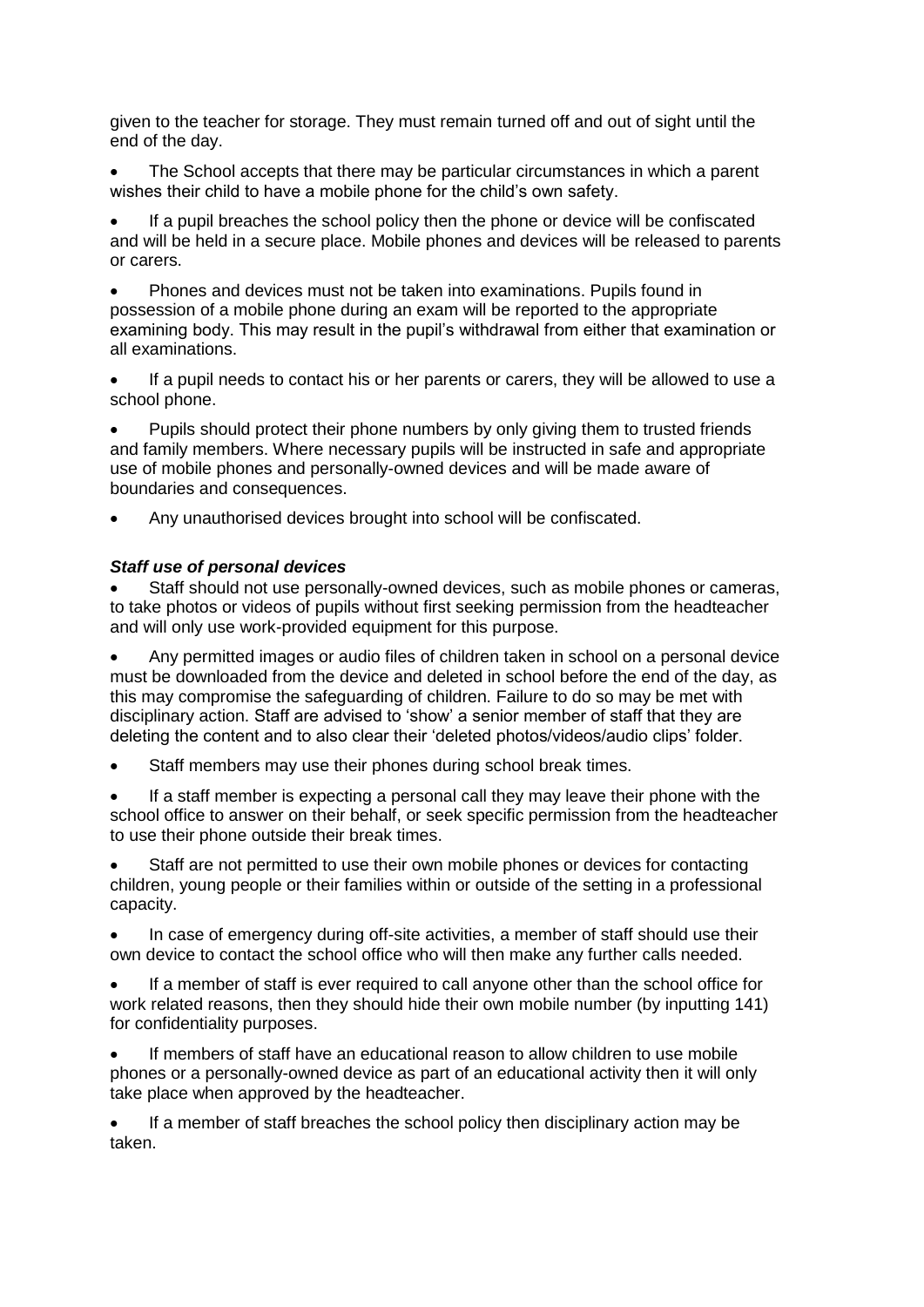#### **Digital images and video**

In this school:

 We gain parental / carer permission for use of digital photographs or video involving their child as part of the school agreement form when their daughter / son joins the school;

 We do not identify pupils in online photographic materials or include the full names of pupils in the credits of any published school produced video materials / DVDs;

• Staff sign the school's Acceptable Use Agreement and this includes a clause on the use of mobile phones / personal equipment for taking pictures of pupils;

• The school blocks/filter access to social networking sites or newsgroups unless there is a specific approved educational purpose;

• Pupils are taught about how images can be manipulated in their e-safety education programme and also taught to consider how to publish for a wide range of audiences which might include governors, parents or younger children as part of their Computing scheme of work;

• Pupils are advised to be very careful about placing any personal photos on any 'social' online network space. They are taught to understand the need to maintain privacy settings so as not to make public, personal information.

• Pupils are taught that they should not post images or videos of others without their permission. We teach them about the risks associated with providing information with images (including the name of the file), that reveals the identity of others and their location, such as house number, street name or school. We teach them about the need to keep their data secure and what to do if they are subject to bullying or abuse.

#### **Asset disposal**

- Details of all school-owned hardware will be recorded in a hardware inventory. (Asset Register)
- Details of all school-owned software will be recorded in a software inventory. (Turn It On)
- All redundant equipment will be disposed of through an authorised agency. This will include a written receipt for the item including an acceptance of responsibility for the destruction of any personal data.
- All redundant equipment that may have held personal data will have the storage media forensically wiped. Alternatively, if the storage media has failed, it will be physically destroyed. The school will only use authorised companies who will supply a written guarantee that this will happen
- Disposal of any equipment will conform to The Waste Electrical and Electronic [Equipment Regulations 2006](http://www.legislation.gov.uk/uksi/2006/3289/pdfs/uksi_20063289_en.pdf) and/or [The Waste Electrical and Electronic Equipment](http://www.legislation.gov.uk/uksi/2007/3454/pdfs/uksi_20073454_en.pdf)  [\(Amendment\) Regulations 2007.](http://www.legislation.gov.uk/uksi/2007/3454/pdfs/uksi_20073454_en.pdf) [Further information](http://www.environment-agency.gov.uk/business/topics/waste/32084.aspx) can be found on the Environment Agency website.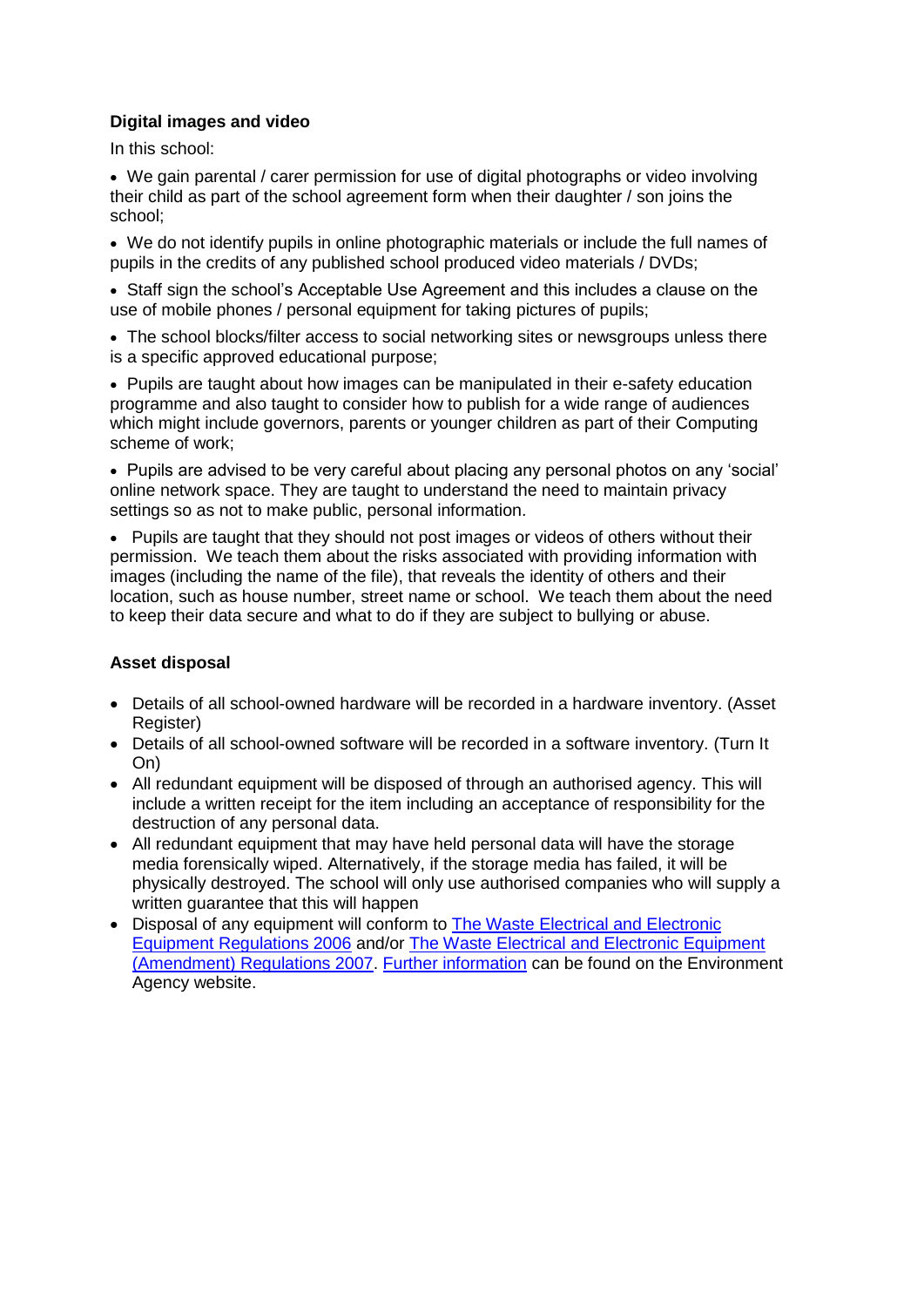# **APPENDIX A**

#### PUPILS' INTERNET CODE OF PRACTICE

- I will only use the Internet when supervised by a teacher or adult
- I will never tell anyone I meet on the Internet my home address, my telephone number, or my school's name, unless my teacher specifically gives me permission
- I will never send anyone my picture without permission from my teacher/parents/carer
- I will always log on to my computer using the correct password and I will log off when I have finished using the computer
- I will never arrange to meet anyone in person without first agreeing it with my parents/teachers/carer and get them to come along to the first meeting
- I will never hang around in an Internet chat room if someone says or writes something which makes me feel uncomfortable or worried, and I will always report to a teacher or parent
- I will not look for bad language or distasteful images while I am online and I will report bad language or distasteful images to a teacher if I come across them accidentally
- I will always be myself and will not pretend to be anyone or anything I am not
- I understand that my teacher and the Internet service provider can check the sites I have visited
- I understand that my teacher and the Internet service provider can check the sites and material relevant to my work in school and I will not be able to use the Internet if I deliberately look at unsuitable material

Pupil's signature …………………………………..

Parent's signature …………………………………… Date ……………..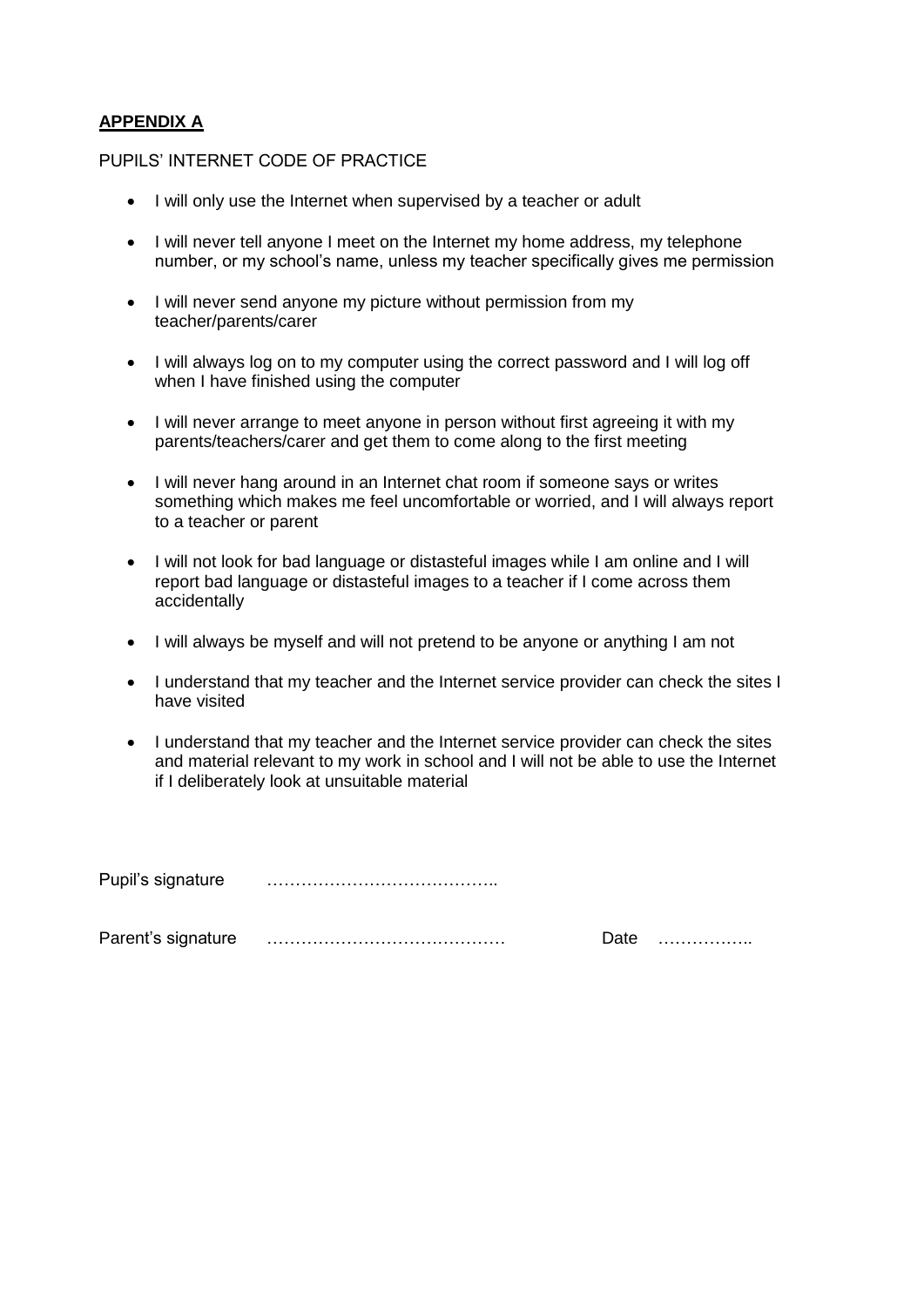#### **APPENDIX B** - **Acceptable Use Agreement including photo/video permission (Parents) Using images of children – Consent form for use by Castlefield School**

| Т٥ | Name of the child's<br>parent or guardian: |  |
|----|--------------------------------------------|--|
|    | Name of child:                             |  |

School:

Occasionally, we may take photographs of the children at our school. We may use these images in our schools prospectus or in other printed publications that we produce, as well as on our website. We may also make video or webcam recordings for school-to-school conferences, monitoring or other educational use.

Photographs or film footage by parents or guardians of their children at school events is permitted under an exemption in the Data protection Act 1998. There is also a journalistic exemption with regard to the media and occasionally pupil's images may appear in local or national newspapers, or on televised news programmes. Please indicate if you do not wish your child to appear in the media, if not we will try to keep your child out of the photographs.

To comply with the Data Protection Act 1998, we need your permission before we can photograph or make any recordings of your child. Please answer questions 1 to 4 below, then sign and date the form where shown.

#### **Please return the completed form to the school as soon as possible.**

|    |                                                                                                                               | Please circle your<br>answer |
|----|-------------------------------------------------------------------------------------------------------------------------------|------------------------------|
| I. | May we use your child's photograph in the school prospectus and<br>other printed publications that we produce for promotional |                              |
|    | purposes?                                                                                                                     | Yes / No                     |
| 2. | May we use your child's image on the school's website and the<br>school's social media?                                       | Yes / No                     |
|    | May we record your child's image on video or webcam?                                                                          | Yes / No                     |
| 4. | Are you happy for your child to appear in the media                                                                           | Yes / No                     |

*Please note that websites can be viewed throughout the world and not just in the United Kingdom where UK law applies.*

*Please also note that the conditions for use of these photographs are on the back of this form.*

I have read and understood the conditions of use on the back of this form.

| Parent/guardian signature: | Date: |  |
|----------------------------|-------|--|
| Name (in block capitals):  |       |  |